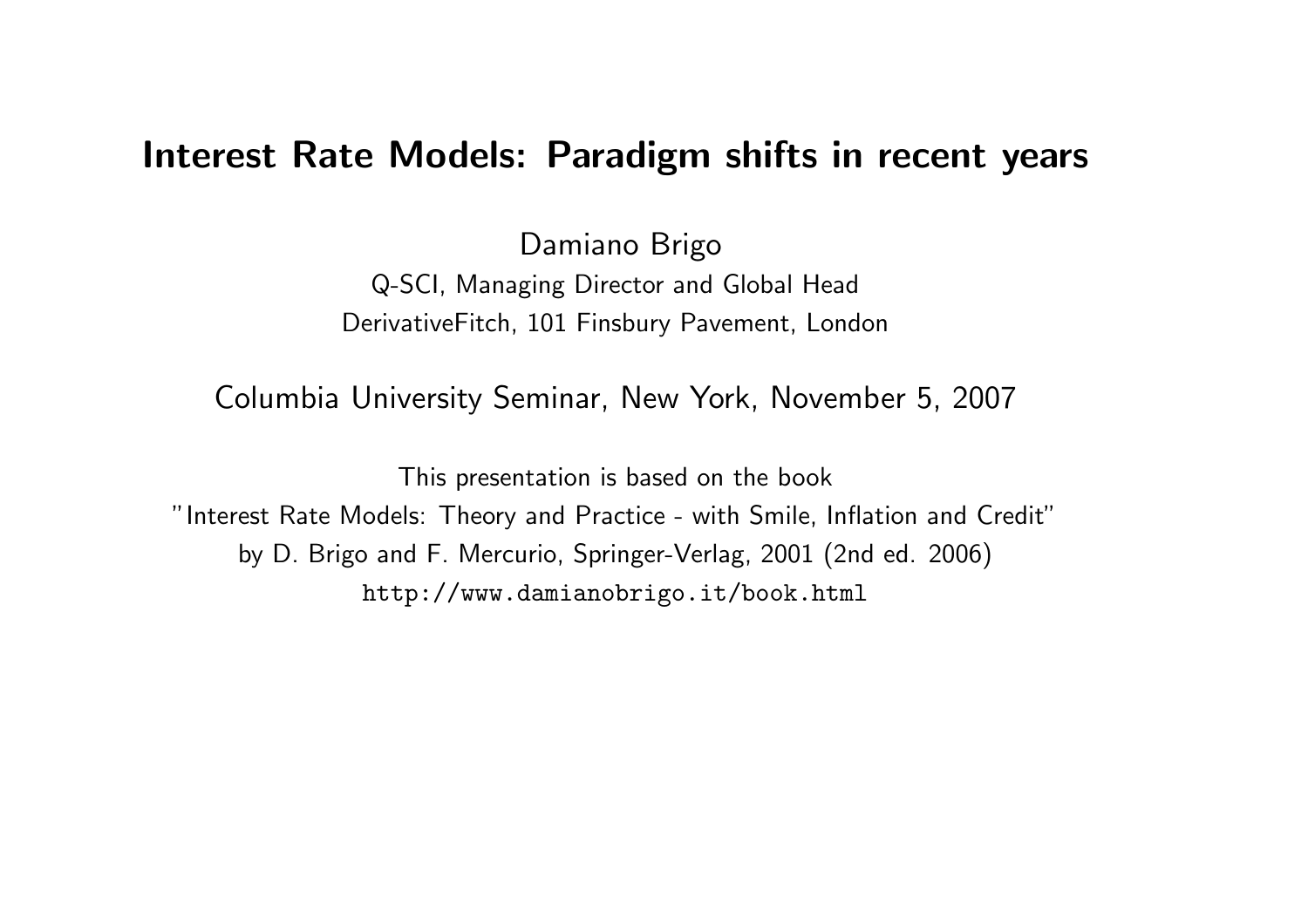#### **Overview**

- No arbitrage and derivatives pricing.
- Modeling suggested by no-arbitrage discounting. 1977: Endogenous short-rate term structure models
- Reproducing the initial market interest-rate curve exactly. 1990: Exogenous short rate models
- A general framework for no-arbitrage rates dynamics. 1990: HJM - modeling instantaneous forward rates
- Moving closer to the market and consistency with market formulas 1997: Fwd market-rates models calibration and diagnostics power
- 2002: Volatility smile extensions of **Forward market-rates models**

Interest rate models: Paradigms shifts in recent years 1 and 200 m and 200 m and 200 m and 200 m and 200 m and 200 m and 200 m and 200 m and 200 m and 200 m and 200 m and 200 m and 200 m and 200 m and 200 m and 200 m and 2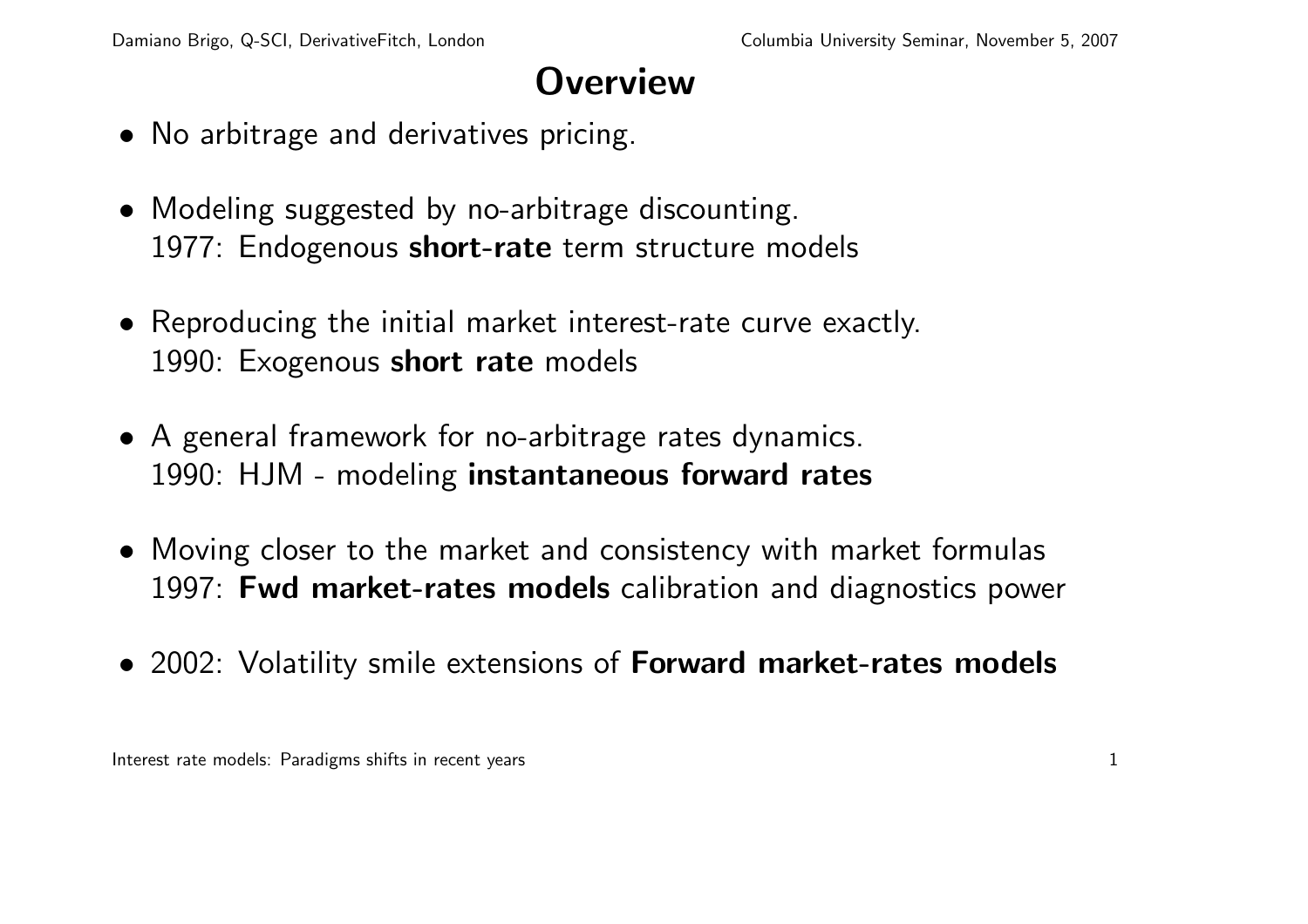## No arbitrage and Risk neutral valuation

Recall shortly the risk-neutral valuation paradigm of Harrison and Pliska's (1983), characterizing no-arbitrage theory:

A future stochastic payoff, built on an underlying fundamental financial asset, paid at a future time  $T$  and satisfying some technical conditions, has as unique price at current time  $t$  the risk neutral world expectation

$$
E_t^Q \left[ \exp \left( - \int_t^T r_s \ ds \right) \text{Payoff}(\text{Asset})_T \right]
$$

Stochastic discount factor

where  $r$  is the risk-free instantaneous discount rate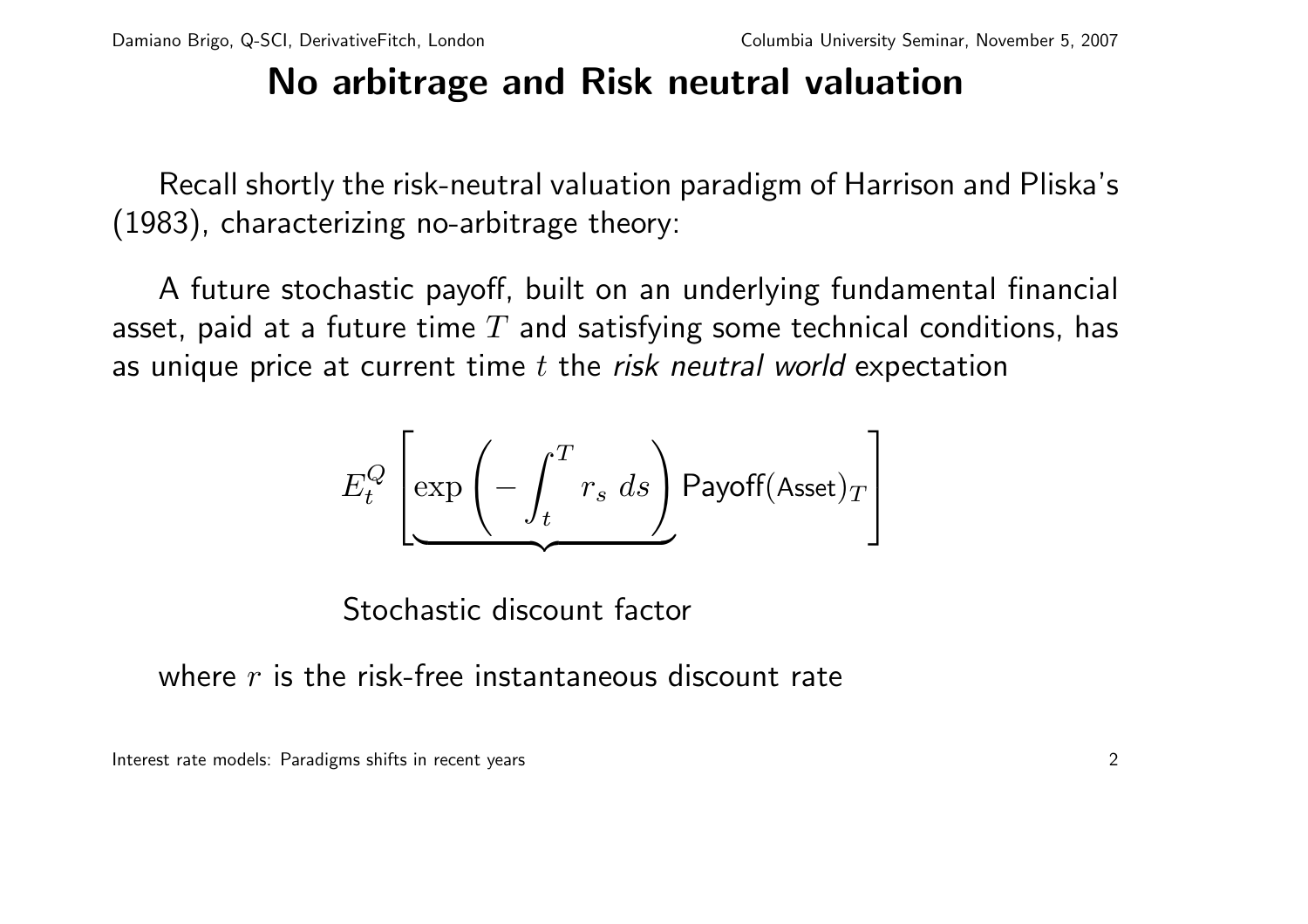## Risk neutral valuation

$$
E_t^Q \left[ \exp \left( - \int_t^T r_s \ ds \right) \text{Payoff}(\text{Asset})_T \right]
$$

"Risk neutral world" means that all fundamental underlying assets must have as locally deterministic drift rate (expected return) the risk-free interest rate r:

$$
\frac{d\text{ Asset}_t}{\text{Asset}_t} = \boxed{r_t} \, dt + \text{ Asset-}\% \text{-Volatility}_t \ (0 - \text{mean } dt - \text{variance Normal shock under Q)_t
$$

Nothing strange at first sight. To value future unknown quantities now, we discount at the relevant interest rate and then take expectation, and the mean is a reasonable estimate of unknown quantities.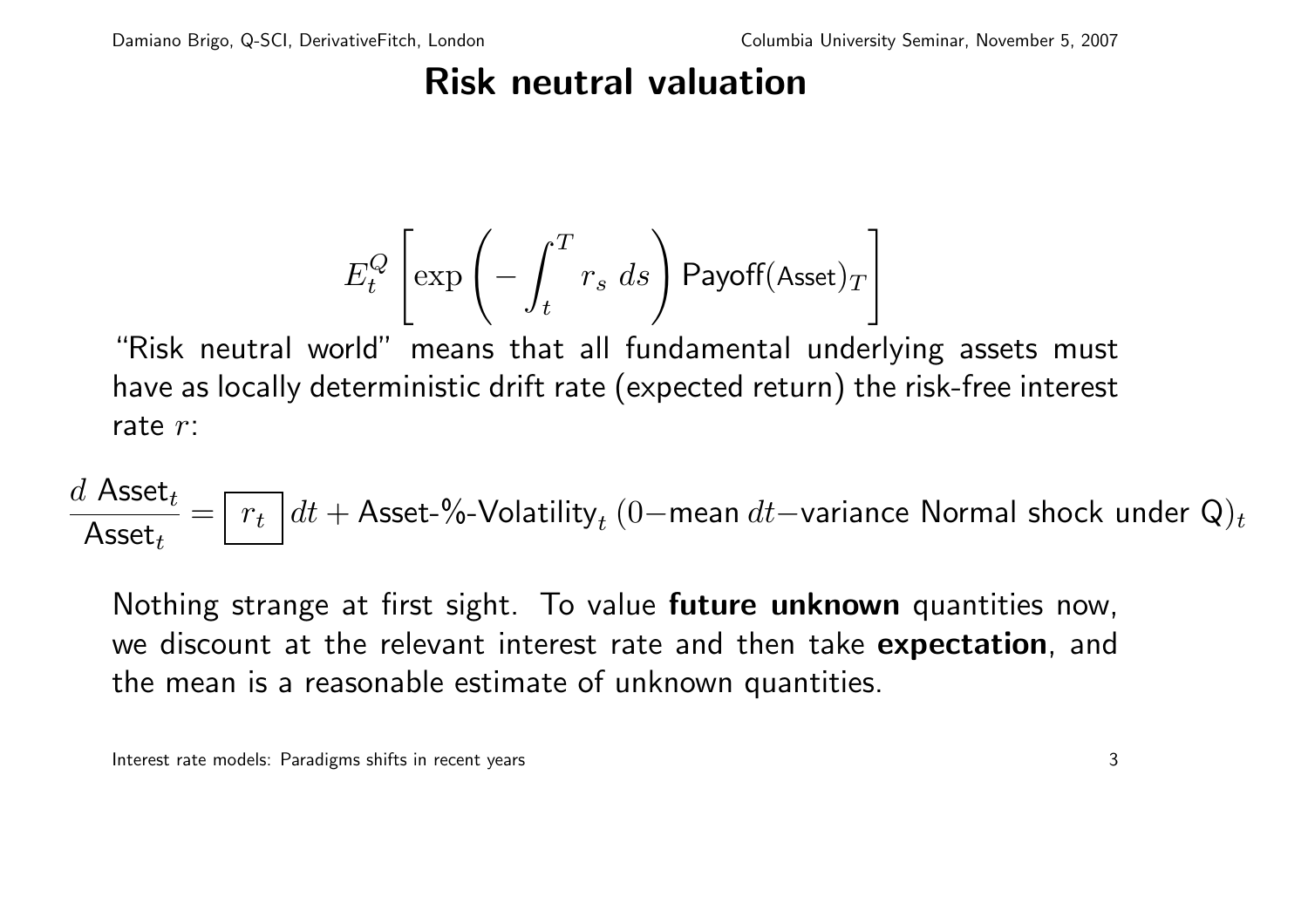## Risk neutral valuation

But what is surprising is that we do not take the mean in the real world (statistics, econometrics) but rather in the risk neutral world, since the actual growth rate of our asset (e.g. a stock) in the real world does not enter the price and is replaced by the risk free rate  $r$ .

$$
\frac{d\text{ Asset}_t}{\text{Asset}_t} = \boxed{r_t} \, dt + \text{ Asset-}\% \text{-Volatility}_t \, (0 - \text{mean } dt - \text{variance Normal shock under Q)_t
$$

risk free rate

Even if two investors do not agree on the expected return of a fundamental asset in the real world, they still agree on the price of derivatives (e.g. options) built on this asset.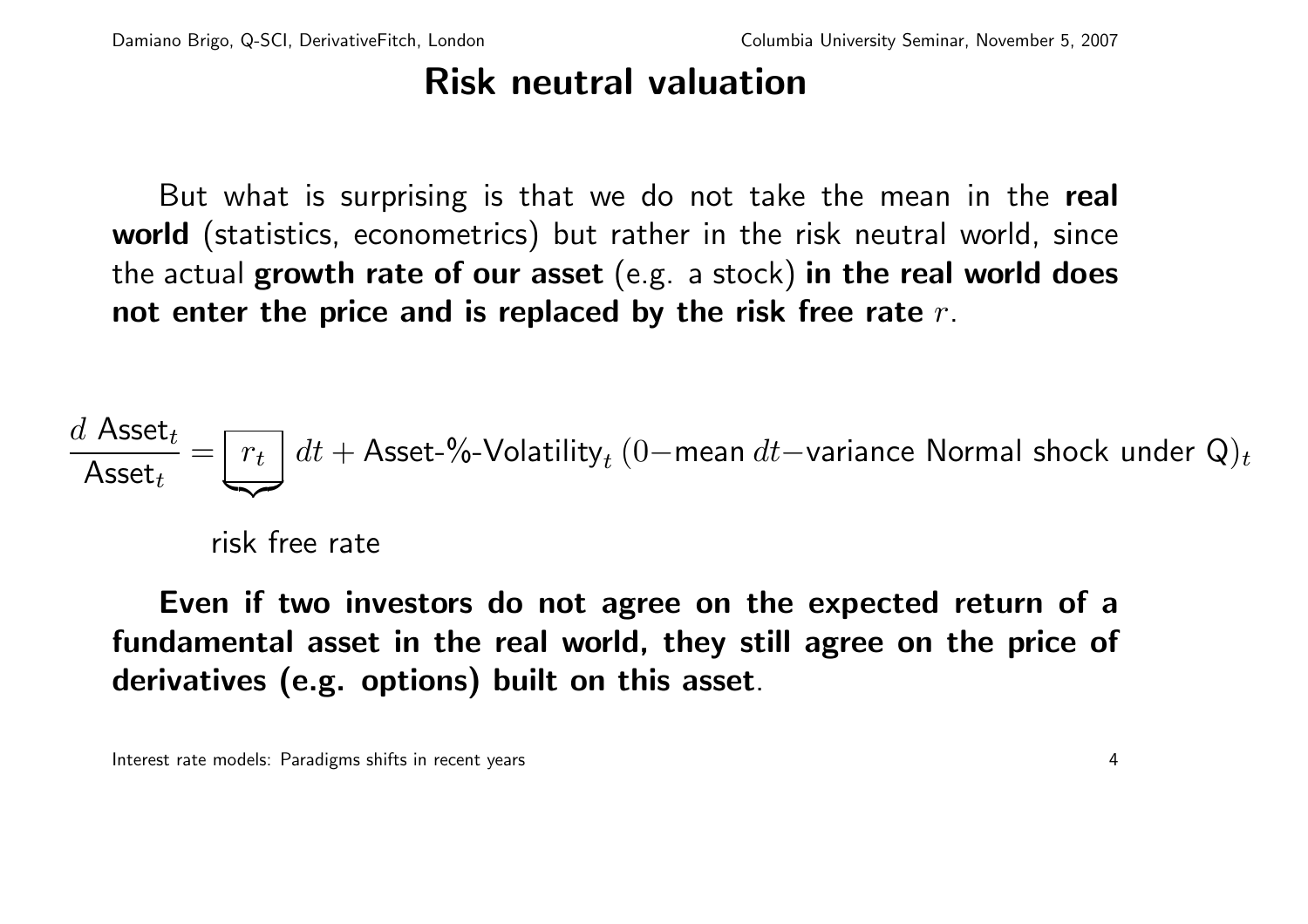#### Risk neutral valuation

This is one of the reasons for the enormous success of Option pricing theory, and partly for the Nobel award to Black, Scholes and Merton who started it.

According to Stephen Ross (MIT) in the Palgrave Dictionary of Economics:

"... options pricing theory is the most successful theory not only in finance, but in all of economics".

From the risk neutral valuation formula we see that one fundamental quantity is  $r_t$ , the instantaneous interest rate. In particular, if we take Payoff $T = 1$ , we obtain the Zero-Coupon Bond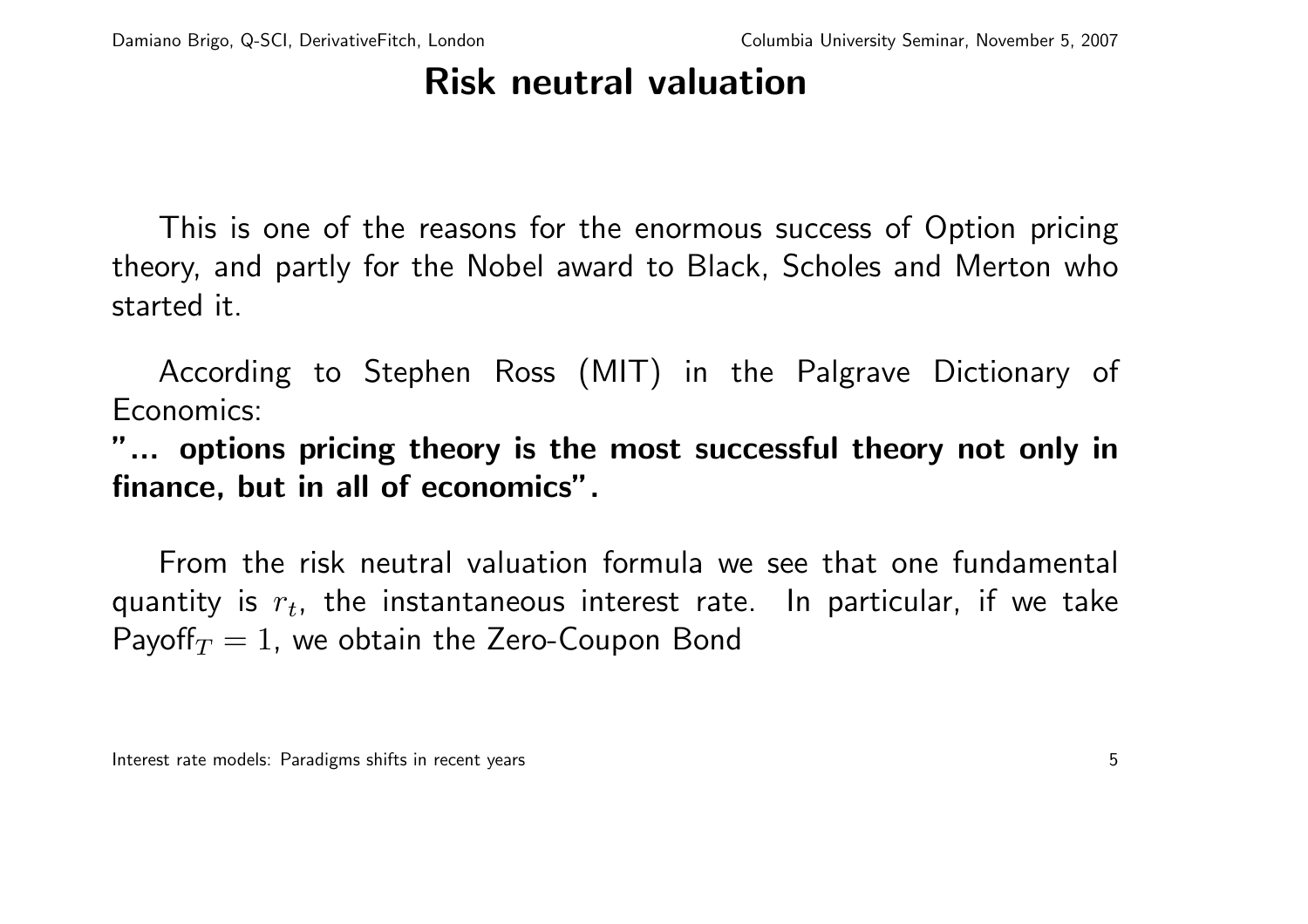## Zero-coupon Bond, LIBOR rate

A  $T$ –maturity zero–coupon bond guarantees the payment of one unit of currency at time T. The contract value at time  $t < T$  is denoted by  $P(t, T)$ :

$$
P(T,T) = 1, \quad P(t,T) = E_t^Q \left[ \exp\left(-\int_t^T r_s \, ds\right) 1 \right] \begin{array}{ccc} t & \longleftarrow & T \\ \downarrow & & \downarrow \\ P(t,T) & & 1 \end{array}
$$

All kind of rates can be expressed in terms of zero–coupon bonds and vice-versa. ZCB's can be used as fundamental quantities or building blocks of the interest rate curve.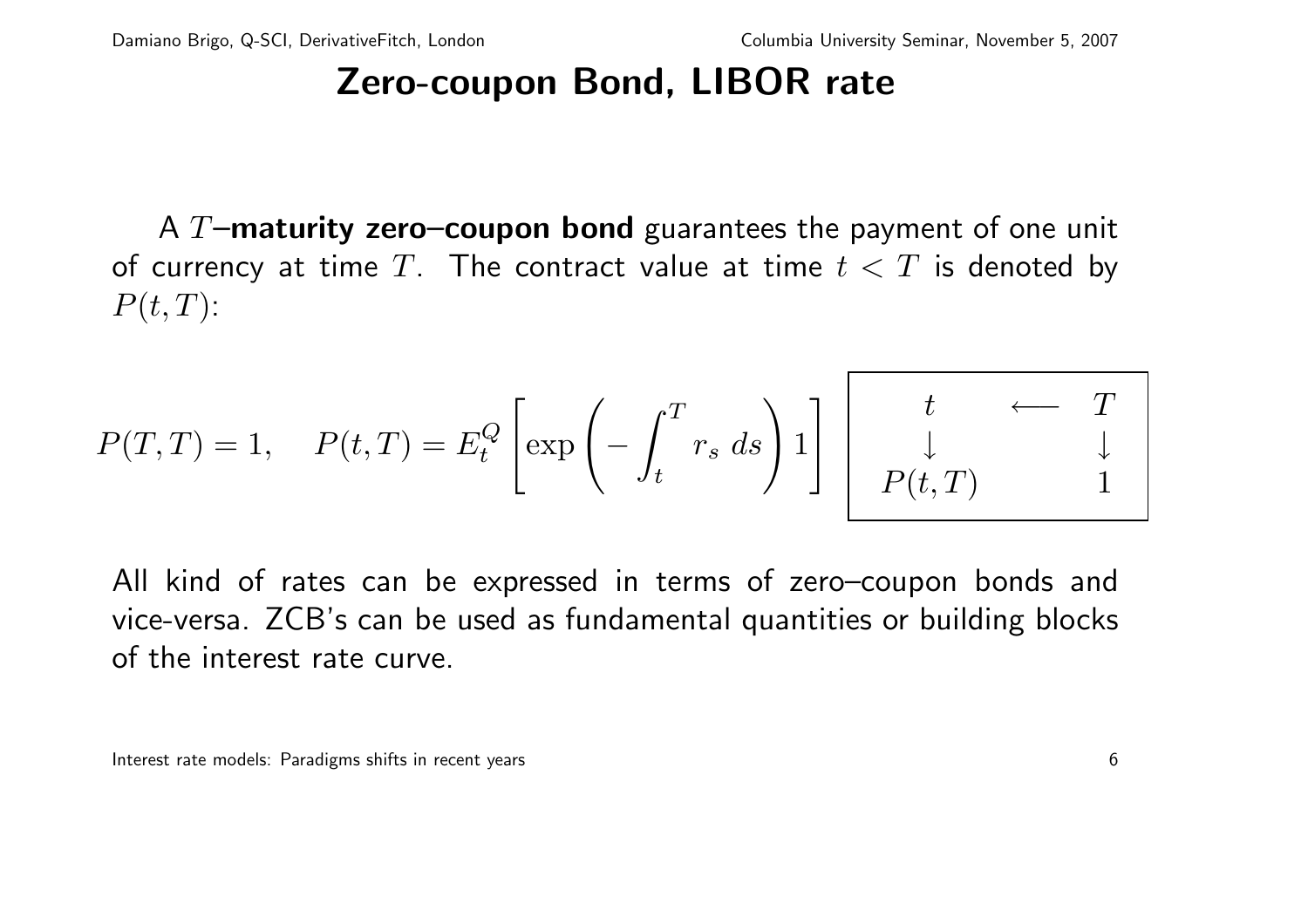## Zero-coupon Bond, LIBOR and swap rates

- $\bullet\,$  Zero Bond at  $t$  for maturity  $T\colon\big\vert\,$   $P(t,T)\,\big\vert = E_t$  $\int \exp \left(-\frac{1}{2} \right)$  $\int_0^T$  $\left\{ \frac{r}{t} \left[ \left. \frac{r}{r_s} \right] ds \right) \right\}$
- Spot LIBOR rate at  $t$  for maturity  $T: \ L(t,T) = \frac{1-P(t,T)}{(T-t)\ P(t,T)};$
- $\bullet$  Fwd Libor at  $t$ , expiry  $T_{i-1}$  maturity  $T_i$ :  $F_i(t) := \frac{1}{T_i T_{i-1}}$  $\overline{a}$  $\frac{P(t,T_{i-1})}{P(t,T_i)}-1$ ´ . This is a market rate, it underlies the Fwd Rate Agreement contracts.
- Swap rate at t with tenor  $T_{\alpha}, T_{\alpha+1}, \ldots, T_{\beta}$ . This is a market rate- it underlies the Interest Rate Swap contracts:

$$
S_{\alpha,\beta}(t) := \frac{P(t,T_\alpha) - P(t,T_\beta)}{\sum_{i=\alpha+1}^\beta (T_i - T_{i-1}) P(t,T_i)}.
$$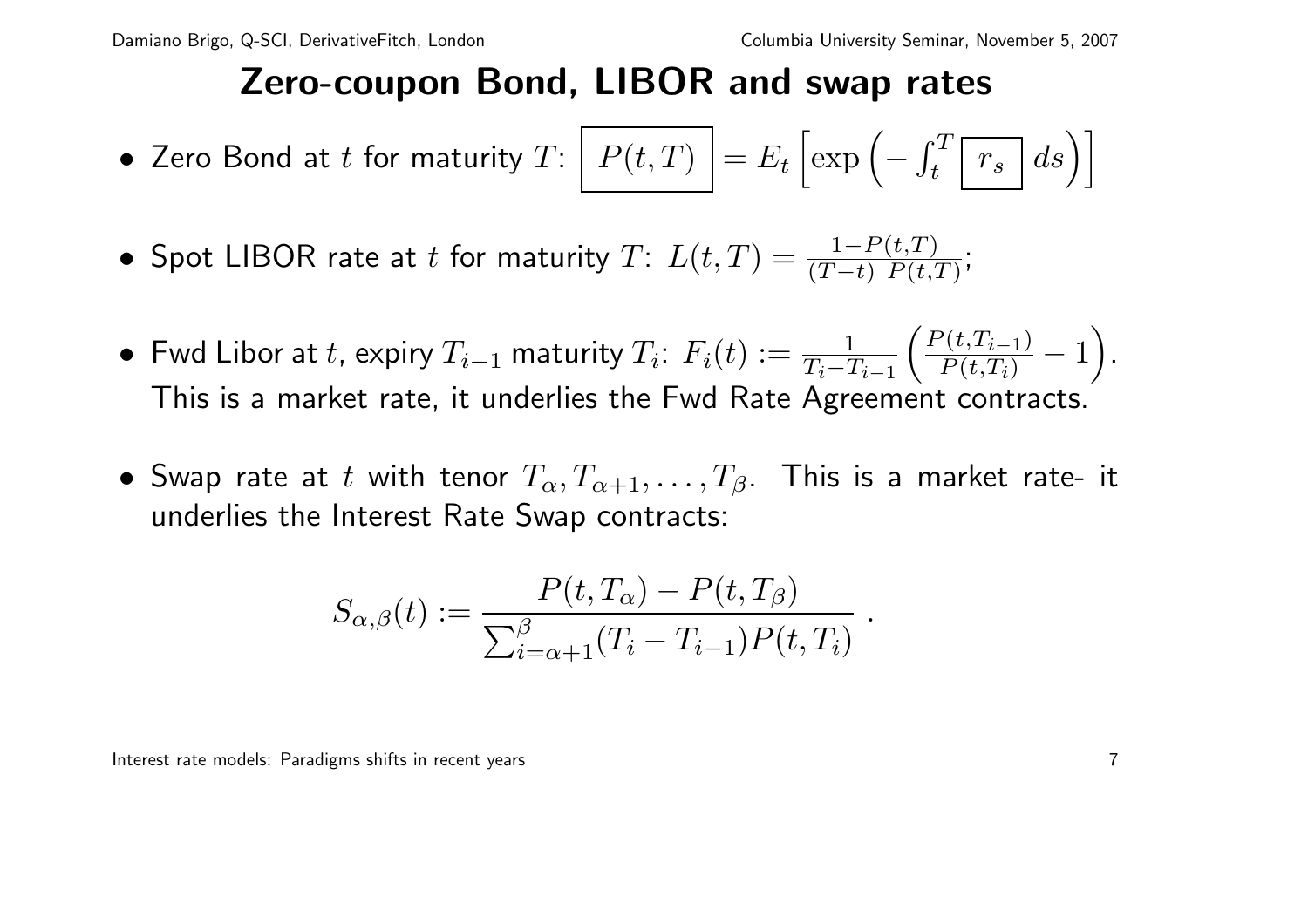## Zero-coupon Bond, LIBOR and swap rates

 $L(t, T_i), F_i(t), S_{\alpha,\beta}(t), \dots$  these rates at time t, for different maturities  $T=T_j, T_{i-1}, T_i, T_\alpha, T_\beta$ , are completely known from bonds  $T\mapsto P(t,T).$ 

Bonds in turn are defined by expectations of functionals of future paths of  $r_t$ . So if we know the probabilistic behaviour of r from time t on, we also know the bonds and rates for all maturities at time  $t$ :

term structure at time  $t: T \mapsto L(t,T)$ , initial point  $r_t \approx L(t, t+\text{small } \epsilon)$ 

 $dr_t$  future random dynamics  $\Rightarrow$  Knowledge of  $T \mapsto L(t, T)$  at t;

 $T \mapsto L(t, T)$  at  $t \neq$  Knowledge of  $dr_t$  random future dynamics;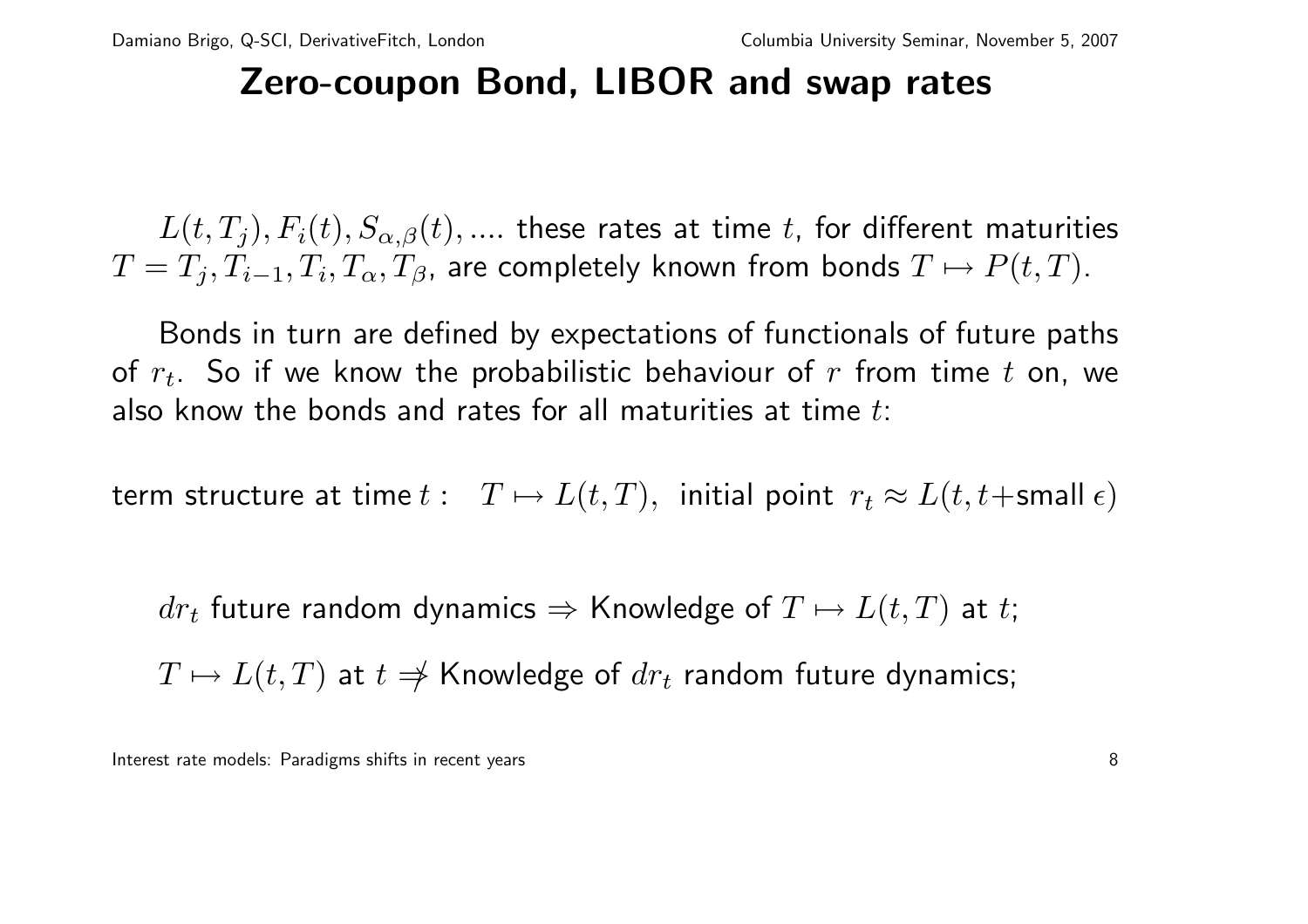#### Zero-coupon curve



Figure 1: Zero-coupon curve  $T \mapsto L(t, t + T)$  stripped from market EURO rates on February 13, 2001,  $T = 0, \ldots, 30y$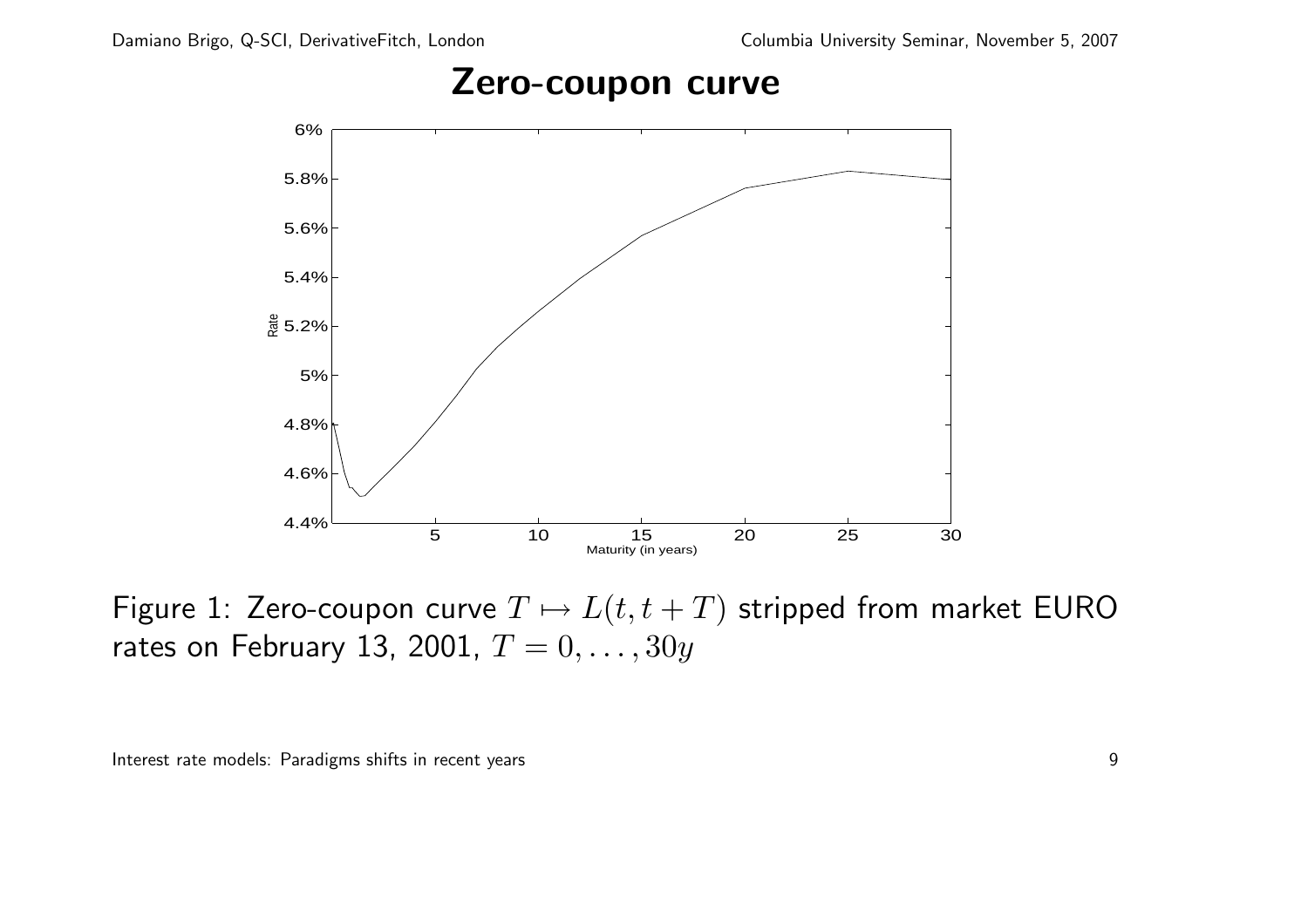## Which variables do we model?

The curve today does not completely specify how rates will move in the future. For derivatives pricing, we need specifying a stochastic dynamics for interest rates, i.e. choosing an interest-rate model.

- Which quantities dynamics do we model? Short rate  $r_t$ ? LIBOR  $L(t, T)$ ? Forward LIBOR  $F_i(t)$ ? Forward Swap  $S_{\alpha,\beta}(t)$ ? Bond  $P(t,T)$ ?
- How is randomness modeled? i.e: What kind of stochastic process or stochastic differential equation do we select for our model?
- Consequences for valuation of specific products, implementation, goodness of calibration, diagnostics, stability, robustness, etc?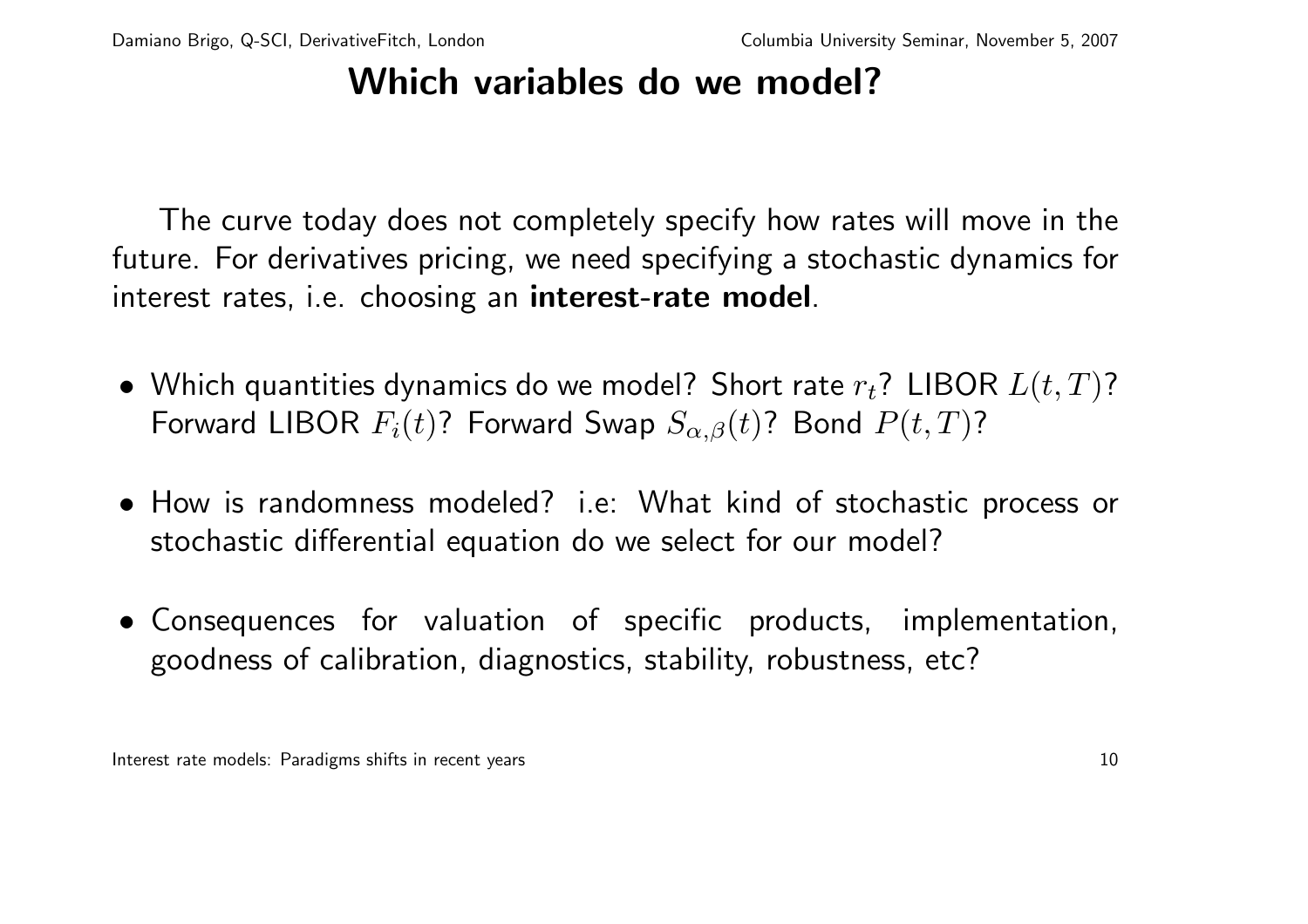## First Choice: short rate  $r$  (Vasicek, 1977)

This approach is based on the fact that the zero coupon curve at any instant, or the (informationally equivalent) zero bond curve

$$
T \mapsto P(t,T) = E_t^Q \exp\left(-\int_t^T \boxed{r_s} ds\right)
$$

is completely characterized by the probabilistic/dynamical properties of  $r$ . So we write a model for  $r$ , typically a stochastic differential equation

 $d\,r_t=$  local\_mean $(t,r_t)dt+$ local\_standard\_deviation $(t,r_t)\times\mid 0-$  mean  $dt-$  variance\_normal\_shock $_t$ 

which we write 
$$
dr_t = \underbrace{b(t, r_t)}{dt} + \underbrace{\sigma(t, r_t)}{dW_t}
$$
.

drift diffusion coeff. or absolute volatility

Interest rate models: Paradigms shifts in recent years 11 and 200 minutes are not a state of the state of the state of the state of the state of the state of the state of the state of the state of the state of the state of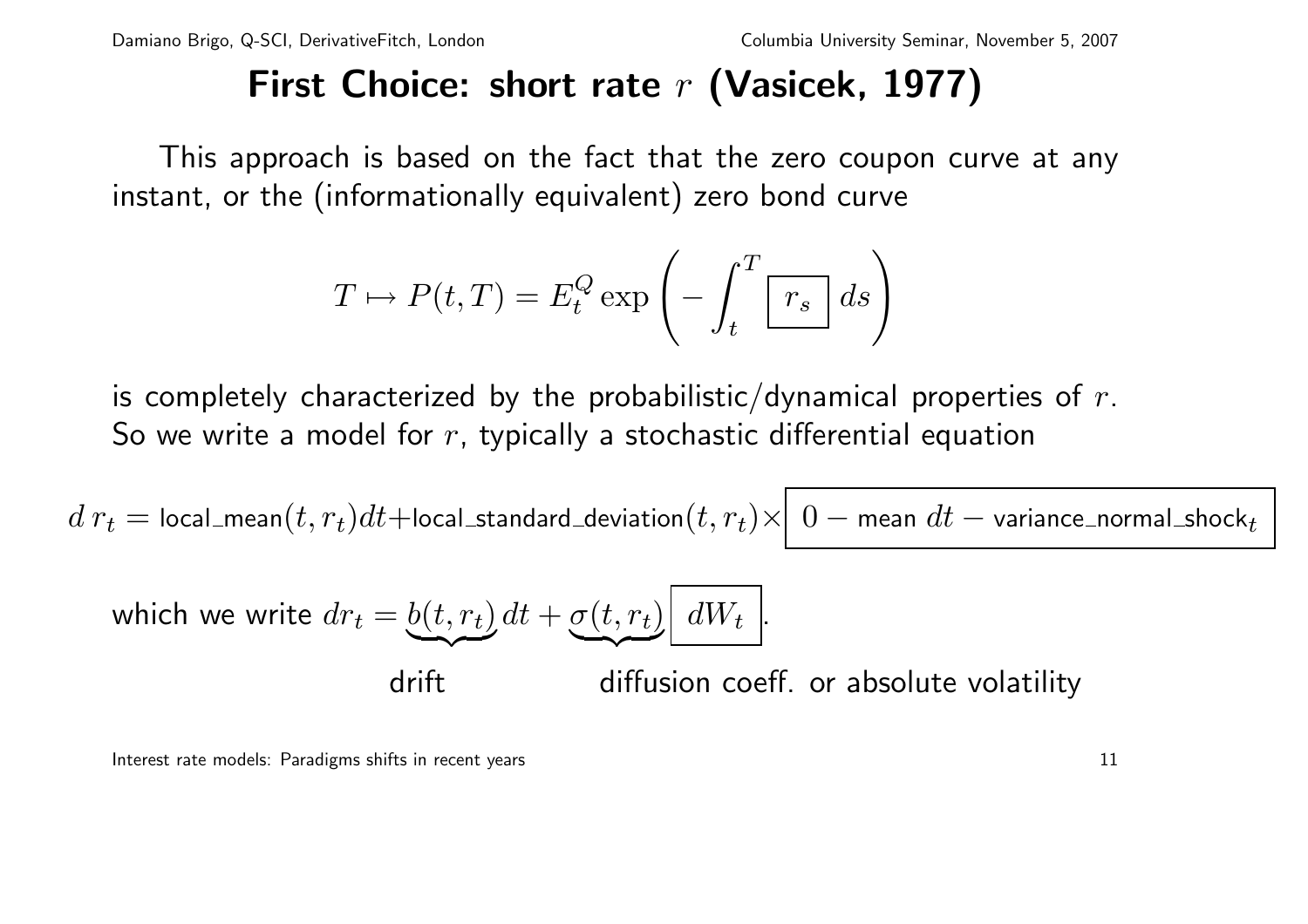#### First Choice: short rate  $r$

Dynamics of  $r_t$  under the risk–neutral-world probability measure

- 1. Vasicek (1977):  $dr_t = k(\theta r_t)dt + \sigma dW_t$ ,  $\alpha = (k, \theta, \sigma)$ .
- 2. Cox-Ingersoll-Ross (CIR, 1985):

$$
dr_t = k(\theta - r_t)dt + \sigma \sqrt{r_t}dW_t, \quad \alpha = (k, \theta, \sigma), \quad 2k\theta > \sigma^2
$$

3. Dothan / Rendleman and Bartter:

$$
dr_t = ar_t dt + \sigma r_t dW_t, \ (r_t = r_0 \ e^{(a - \frac{1}{2}\sigma^2)t + \sigma W_t}, \ \alpha = (a, \sigma)).
$$

4. Exponential Vasicek:  $r_t = \exp(z_t)$ ,  $dz_t = k(\theta - z_t)dt + \sigma dW_t$ .

Interest rate models: Paradigms shifts in recent years 12

.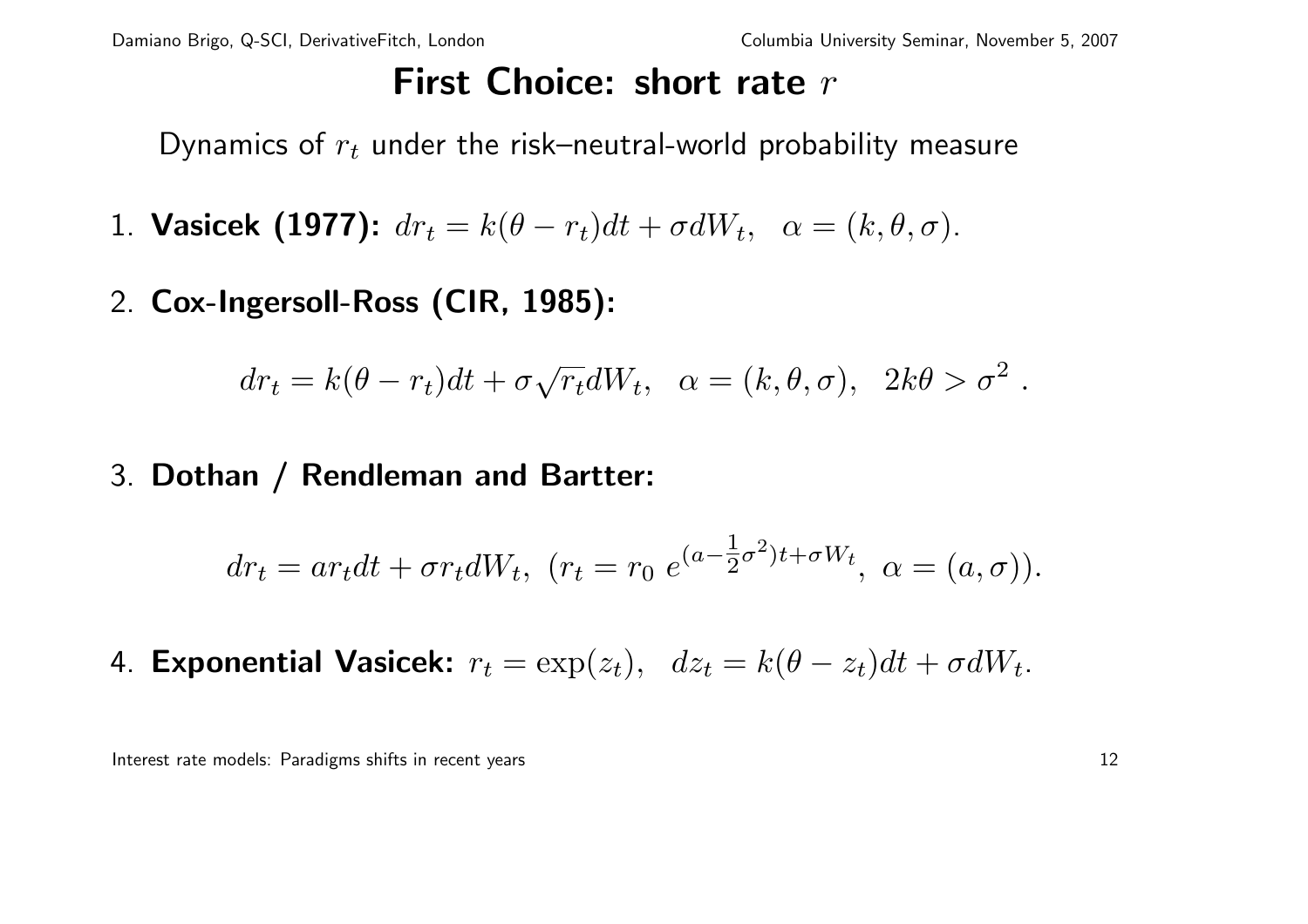## First Choice: short rate  $r$ . Example: Vasicek

 $dr_t = k(\theta - r_t)dt + \sigma dW_t.$ 

The equation is linear and can be solved explicitly: Good.

Joint distributions of many important quantities are Gaussian. Many formula for prices (i.e. expectations): Good.

The model is mean reverting: The expected value of the short rate tends to a constant value  $\theta$  with velocity depending on  $k$  as time grows, while its variance does not explode. Good also for risk management, rating.

Rates can assume negative values with positive probability. Bad.

Gaussian distributions for the rates are not compatible with the market implied distributions.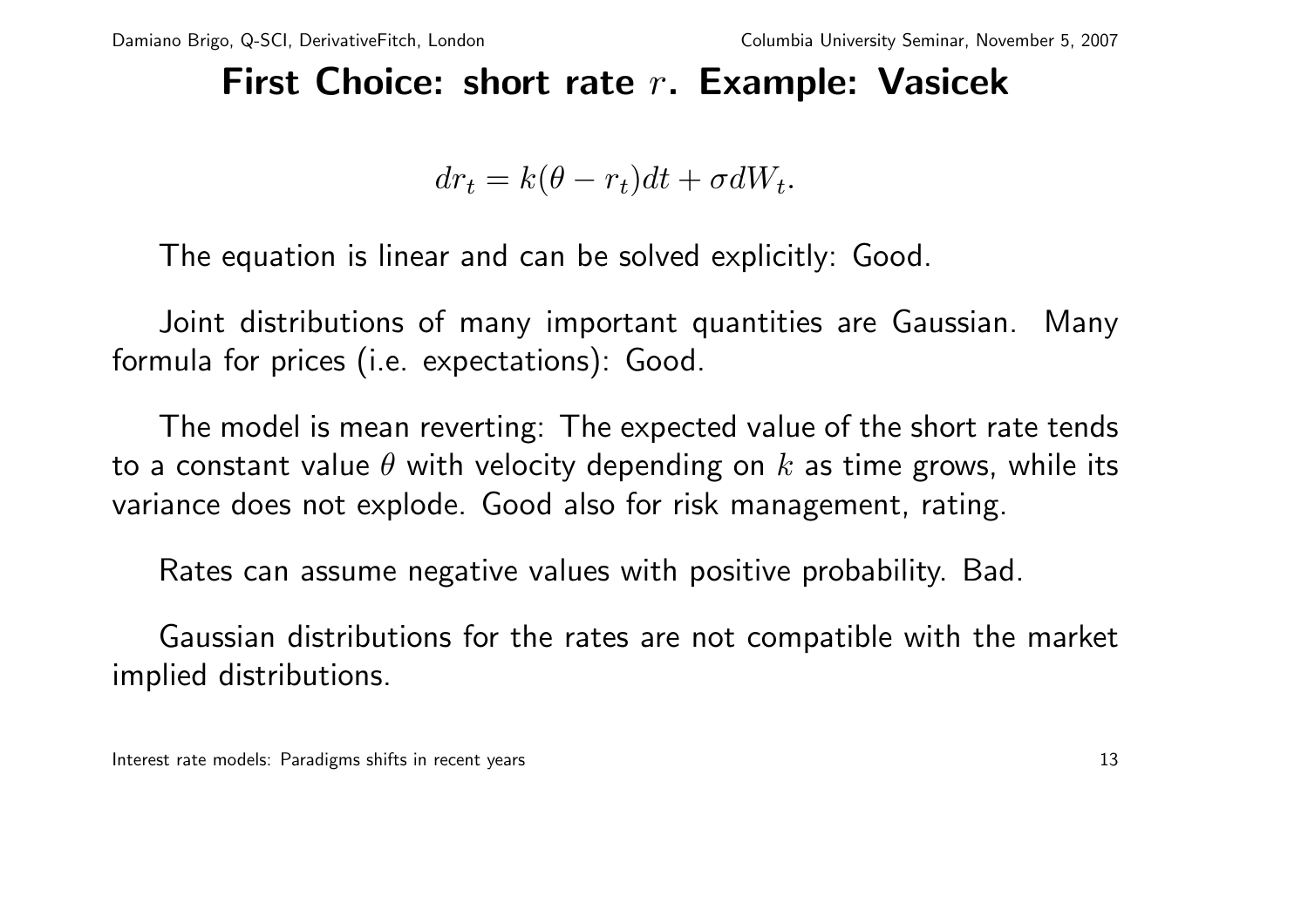## First Choice: short rate  $r$ . Example: CIR

$$
dr_t = k[\theta - r_t]dt + \sigma \sqrt{r_t} dW(t)
$$

For the parameters  $k, \theta$  and  $\sigma$  ranging in a reasonable region, this model implies **positive** interest rates, but the instantaneous rate is characterized by a noncentral chi-squared distribution. The model is mean reverting as Vasicek's.

This model maintains a certain degree of analytical tractability, but is less tractable than Vasicek

CIR is closer to market implied distributions of rates (fatter tails).

Therefore, the CIR dynamics has both some advantages and disadvantages with respect to the Vasicek model.

Similar comparisons affect lognormal models, that however lose all tractability.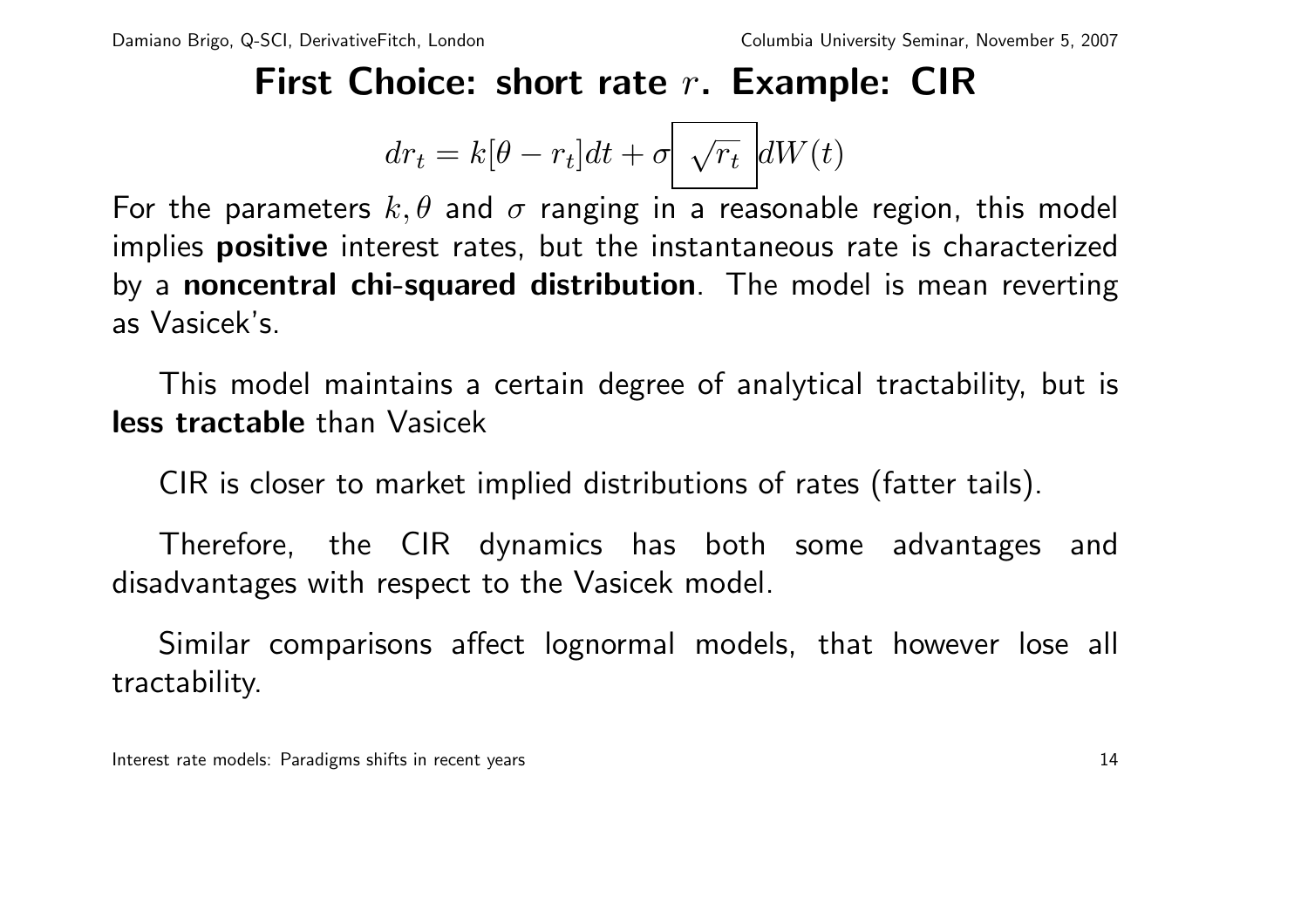## First Choice: Modeling  $r$ . Endogenous models.

| <b>Model</b>           | <b>Distrib</b>                        | <b>Analytic</b> | <b>Analytic</b> | <b>Multifactor</b> | Mean      | $r>0$ ? |
|------------------------|---------------------------------------|-----------------|-----------------|--------------------|-----------|---------|
|                        |                                       | P(t,T)          | <b>Options</b>  | <b>Extensions</b>  | Reversion |         |
| Vasicek                | Gaussian                              | Yes             | Yes             | Yes                | Yes       | No      |
| <b>CIR</b>             | n.c. $\chi^2$ , Gaussian <sup>2</sup> | Yes             | Yes             | Yes but            | Yes       | Yes     |
| Dothan                 | Gaussian                              | "Yes"           | No              | <b>Difficult</b>   | "Yes"     | Yes     |
| <b>Vasicek</b><br>Exp. | ,Gaussian                             | No              | No              | <b>Difficult</b>   | Yes       | Yes     |

These models are endogenous.  $P(t, T) = E_t(e^{-\int_t^T t})$  $\int_t^1 \frac{r(s)ds}{s}$  can be computed as an expression (or numerically in the last two) depending on the model parameters.

E.g. in Vasicek, at  $t = 0$ , the interest rate curve is an output of the model, rather than an input, depending on  $k, \theta, \sigma, r_0$  in the dynamics.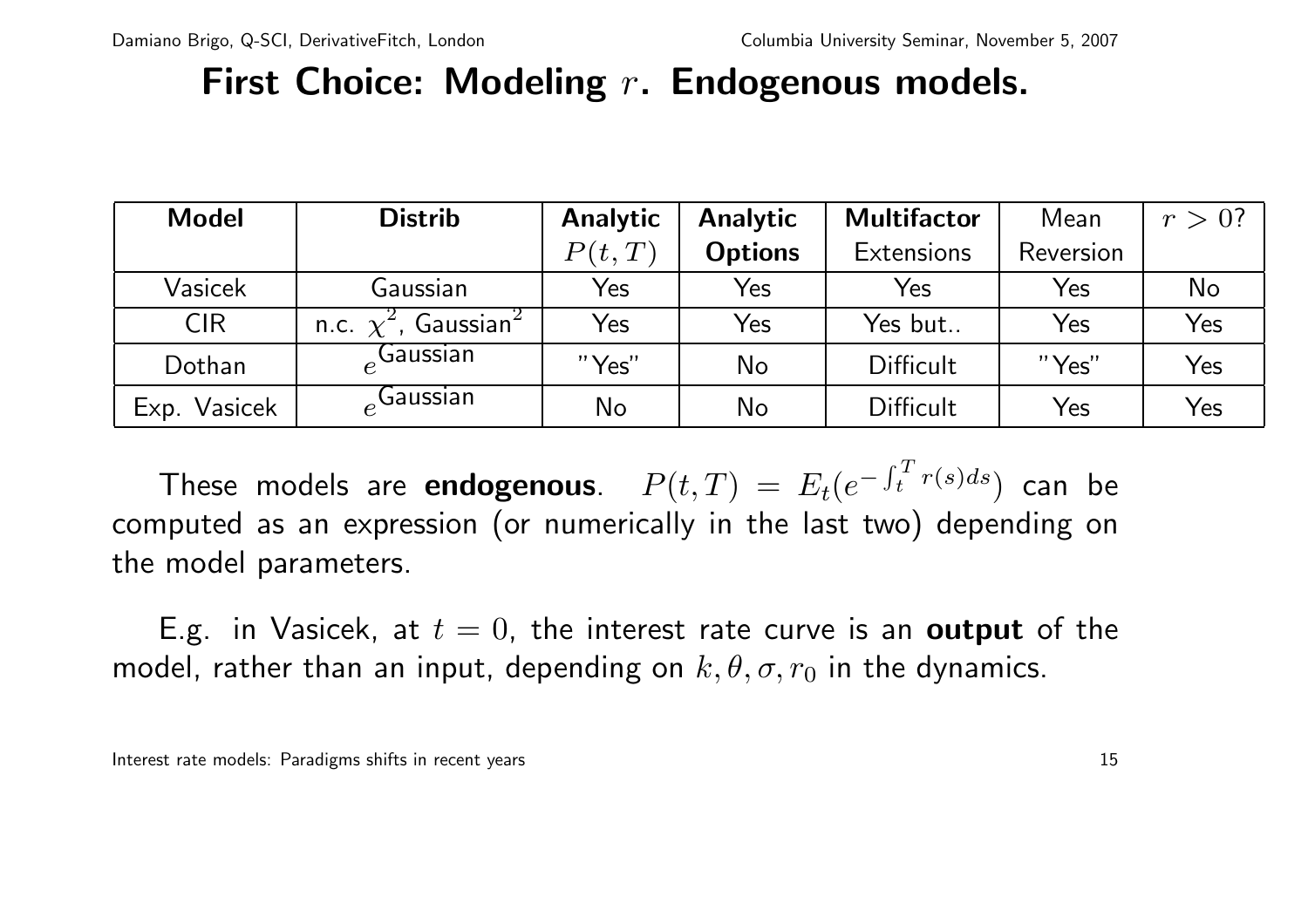## First Choice: Modeling  $r$ . Endogenous models.

Given the observed curve  $T \mapsto P^{\text{Market}}(0, T)$ , we wish our model to incorporate this curve. Then we need forcing the model parameters to produce a curve as close as possible to the market curve. This is the calibration of the model to market data.

 $k,\theta,\sigma,r_0$ ?:  $T\mapsto P^{\textsf{Vasicek}}(0,T;k,\theta,\sigma,r_0)$  is closest to  $T\mapsto P^{\textsf{Market}}(0,T)$ 

Too few parameters. Some shapes of  $T \mapsto L^{\mathsf{Market}}(0,T)$  (like an inverted shape in the picture above) can never be obtained.

To improve this situation and calibrate also option data, exogenous term structure models are usually considered.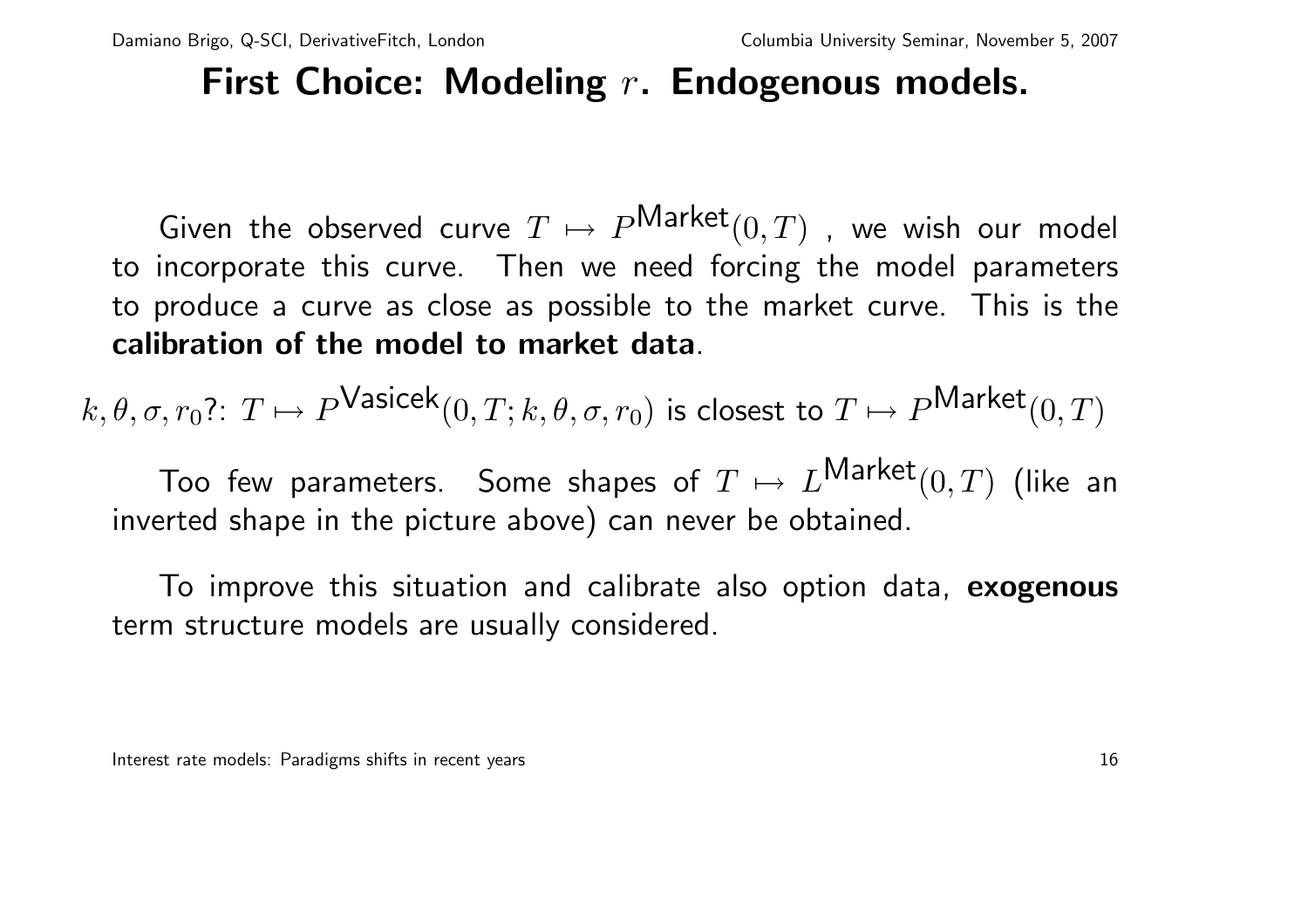## First Choice: Modeling  $r$ . Exogenous models.

The basic strategy that is used to transform an endogenous model into an exogenous model is the inclusion of "time-varying" parameters. Typically, in the Vasicek case, one does the following:

$$
dr(t) = k[\theta - r(t)]dt + \sigma dW(t) \longrightarrow dr(t) = k[\theta(t)] - r(t)]dt + \sigma dW(t) .
$$

 $\vartheta(t)$  can be defined in terms of  $T \mapsto L^\mathsf{Market}(0,T)$  in such a way that the model reproduces exactly the curve itself at time 0.

The remaining parameters may be used to calibrate option data.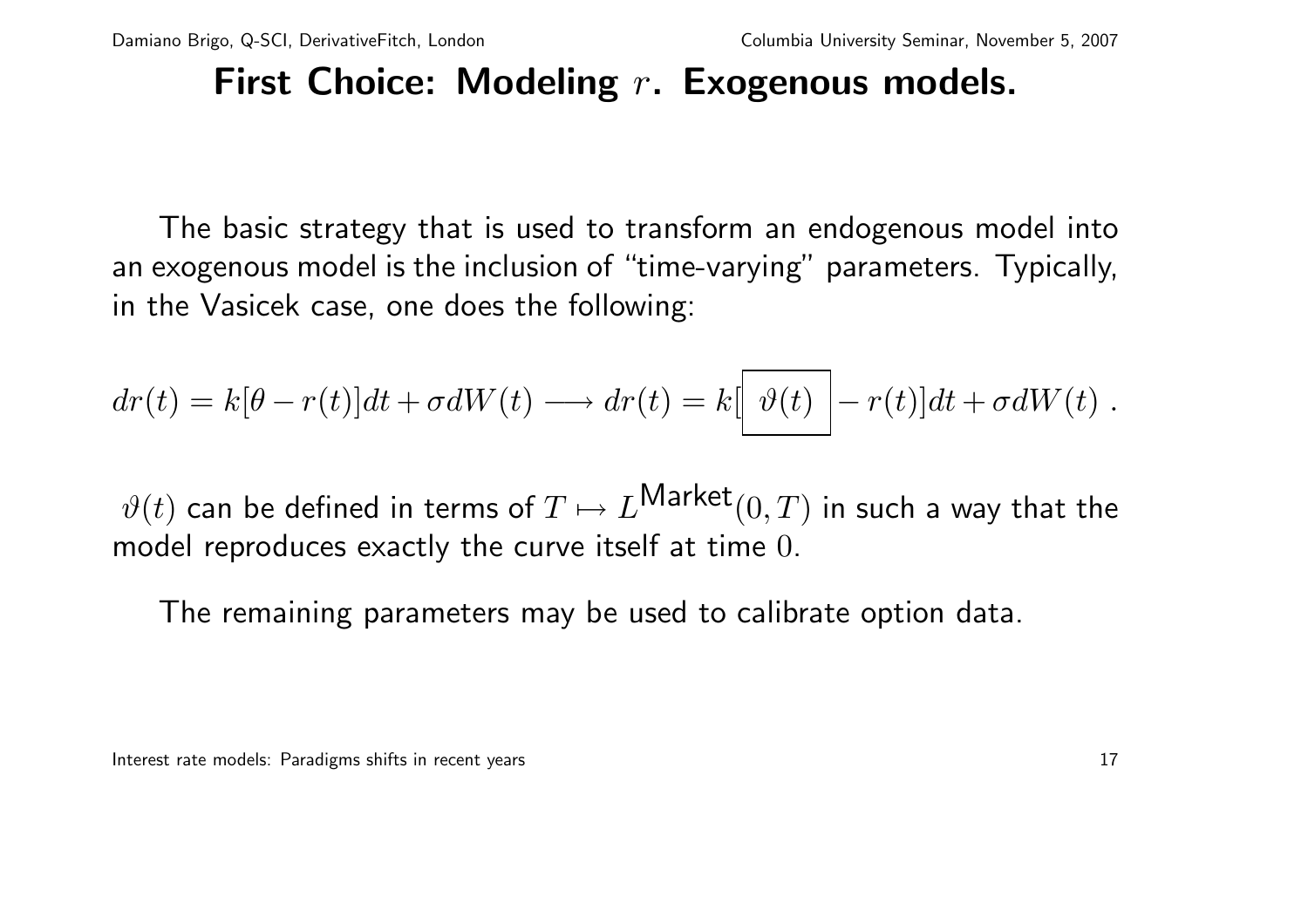- 1. Ho-Lee:  $dr_t = \theta(t) dt + \sigma dW_t$ .
- 2. Hull-White (Extended Vasicek):  $dr_t = k(\theta(t) r_t)dt + \sigma dW_t$ .
- 3. Black-Derman-Toy (Extended Dothan):  $r_t = r_0\; e^{u(t)+\sigma(t) W_t}$
- 4. Black-Karasinski (Extended exponential Vasicek):

$$
r_t = \exp(z_t), \quad dz_t = k \left[\theta(t) - z_t\right] dt + \sigma dW_t.
$$

5. CIR++ (Shifted CIR model, Brigo & Mercurio ):

$$
r_t = x_t + \phi(t; \alpha), \quad dx_t = k(\theta - x_t)dt + \sigma \sqrt{x_t}dW_t
$$

In general other parameters can be chosen to be time–varying so as to improve fitting of the volatility term–structure (but...)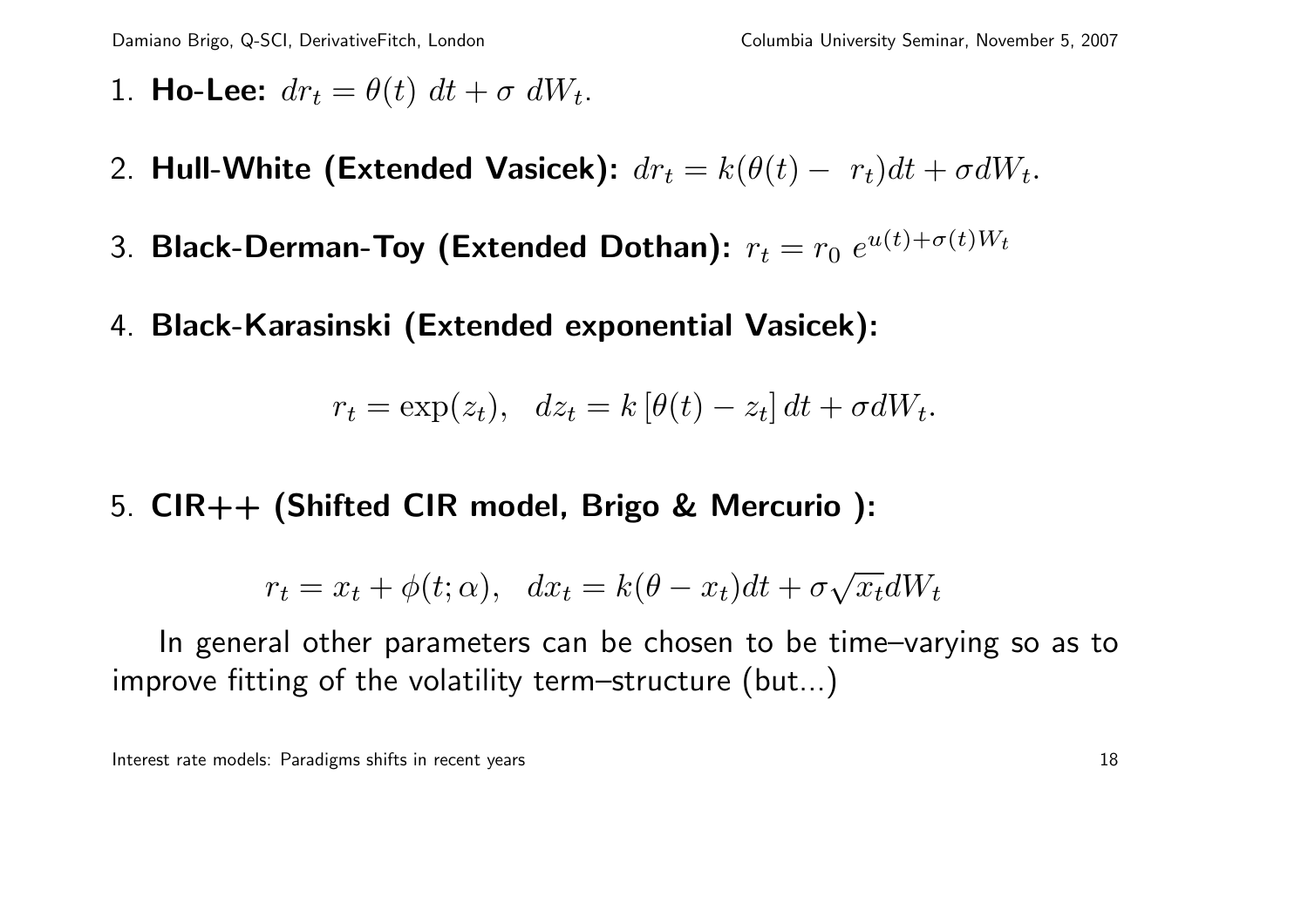| <b>Extended</b> | <b>Distrib</b>                  | <b>Analytic</b> | <b>Analytic</b> | <b>Multifactor</b> | <b>Mean</b>      | $r > 0$ ? |
|-----------------|---------------------------------|-----------------|-----------------|--------------------|------------------|-----------|
| <b>Model</b>    |                                 | bond form.      | <b>Analytic</b> | extension          | <b>Reversion</b> |           |
| Ho-Lee          | Gaussian                        | Yes             | Yes             | Yes                | No               | No        |
| Hull-White      | Gaussian                        | Yes             | Yes             | Yes                | Yes              | <b>No</b> |
| <b>BDT</b>      | $_{\rho}$ Gaussian              | No              | No              | difficult          | Yes              | Yes       |
| <b>BK</b>       | $_{\circ}$ Gaussian             | No              | <b>No</b>       | difficult          | Yes              | Yes       |
| $CIR++$         | s.n.c. $\chi^2$                 | Yes             | Yes             | Yes                | Yes              | Yes but   |
|                 | $\approx$ Gaussian <sup>2</sup> |                 |                 |                    |                  |           |

Tractable models are more suited to risk management thanks to computational ease and are still used by many firms

Pricing models need to be more precise in the distribution properties so lognormal models were usually preferred (BDT, BK). For pricing these have been supplanted in large extent by our next choices below.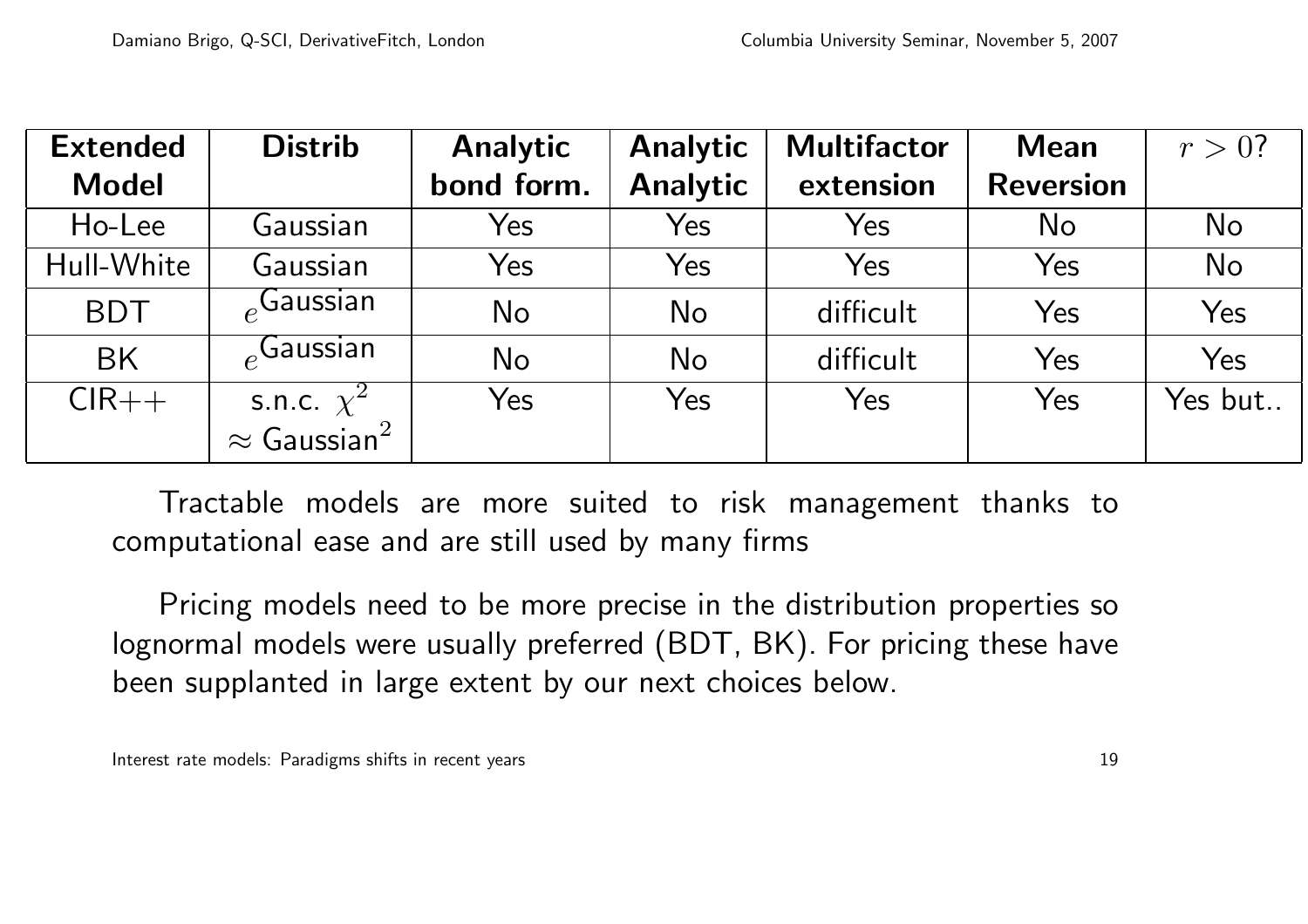# First choice: Modeling  $r$ . Multidimensional models

In these models, typically (e.g. shifted two-factor Vasicek)

$$
dx_t = k_x(\theta_x - x_t)dt + \sigma_x dW_1(t),
$$
  
\n
$$
dy_t = k_y(\theta_y - y_t)dt + \sigma_y dW_2(t), dW_1 dW_2 = \rho dt,
$$
  
\n
$$
r_t = x_t + y_t + \phi(t, \alpha), \alpha = (k_x, \theta_x, \sigma_x, x_0, k_y, \theta_y, \sigma_y, y_0)
$$

More parameters, can capture more flexible options structures and especially give less correlated rates at future times: 1-dimens models have  $corr(L(1y, 2y), L(1y, 30y)) = 1$ , due to the single random shock dW. Here we may play with  $\rho$  in the two sources of randomness  $W_1$  and  $W_2$ .

We may retain analytical tractability with this Gaussian version, whereas Lognormal or CIR can give troubles.

Interest rate models: Paradigms shifts in recent years 20 and 20 and 20 and 20 and 20 and 20 and 20 and 20 and 20 and 20 and 20 and 20 and 20 and 20 and 20 and 20 and 20 and 20 and 20 and 20 and 20 and 20 and 20 and 20 and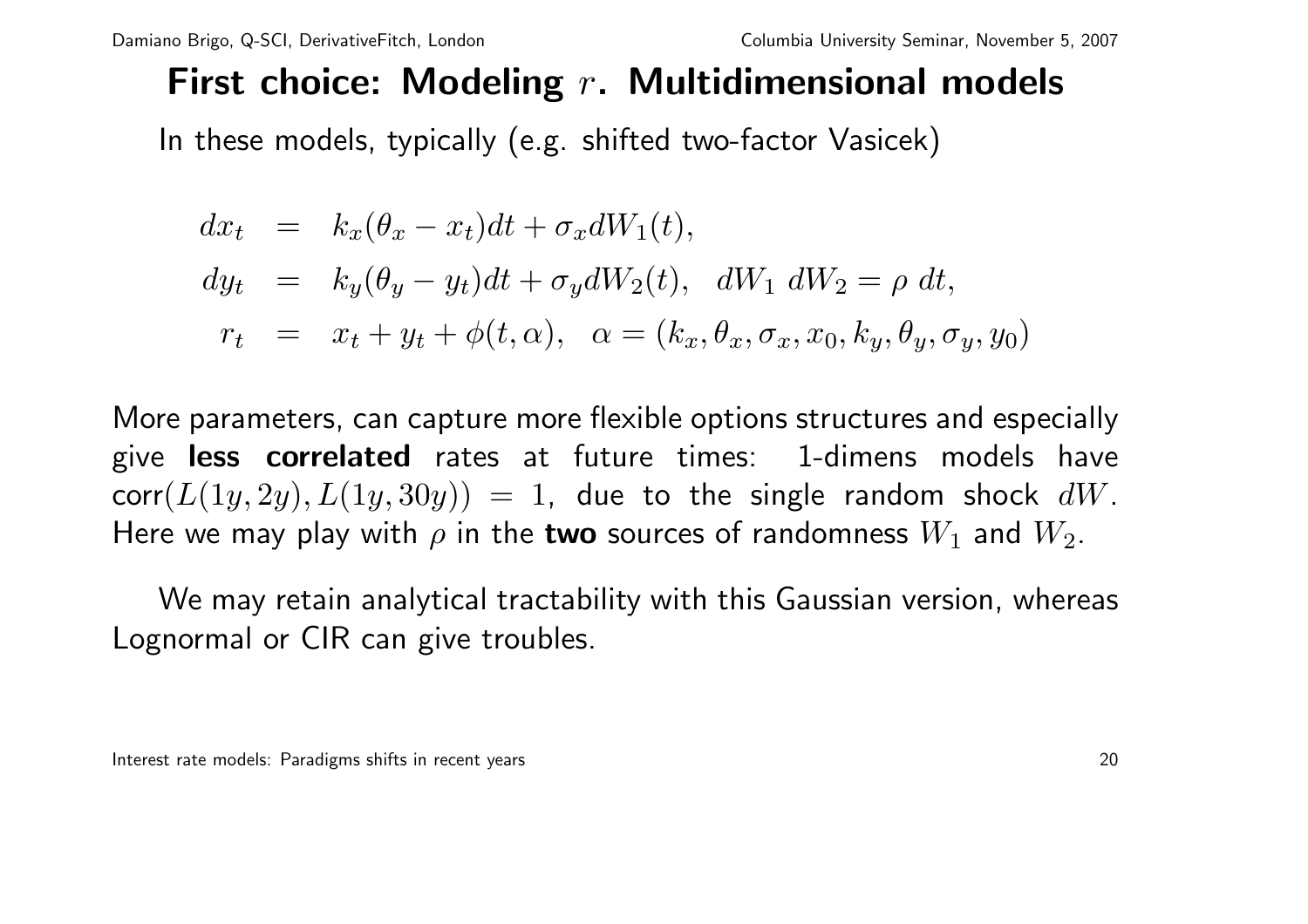## First choice: Modeling  $r$ . Numerical methods

Monte Carlo simulation is the method for payoffs that are path dependent (range accrual, trigger swaps...): it goes forward in time, so at any time it knows the whole past history but not the future.

Finite differences or recombining lattices/trees: this is the method for early exercise products like american or bermudan options. It goes back in time and at each point in time knows what will happen in the future but not in the past.

Monte carlo with approximations of the future behaviour regressed on the present (Least Squared Monte Carlo) is the method for products both path dependent and early exercise (e.g. multi callable range accrual).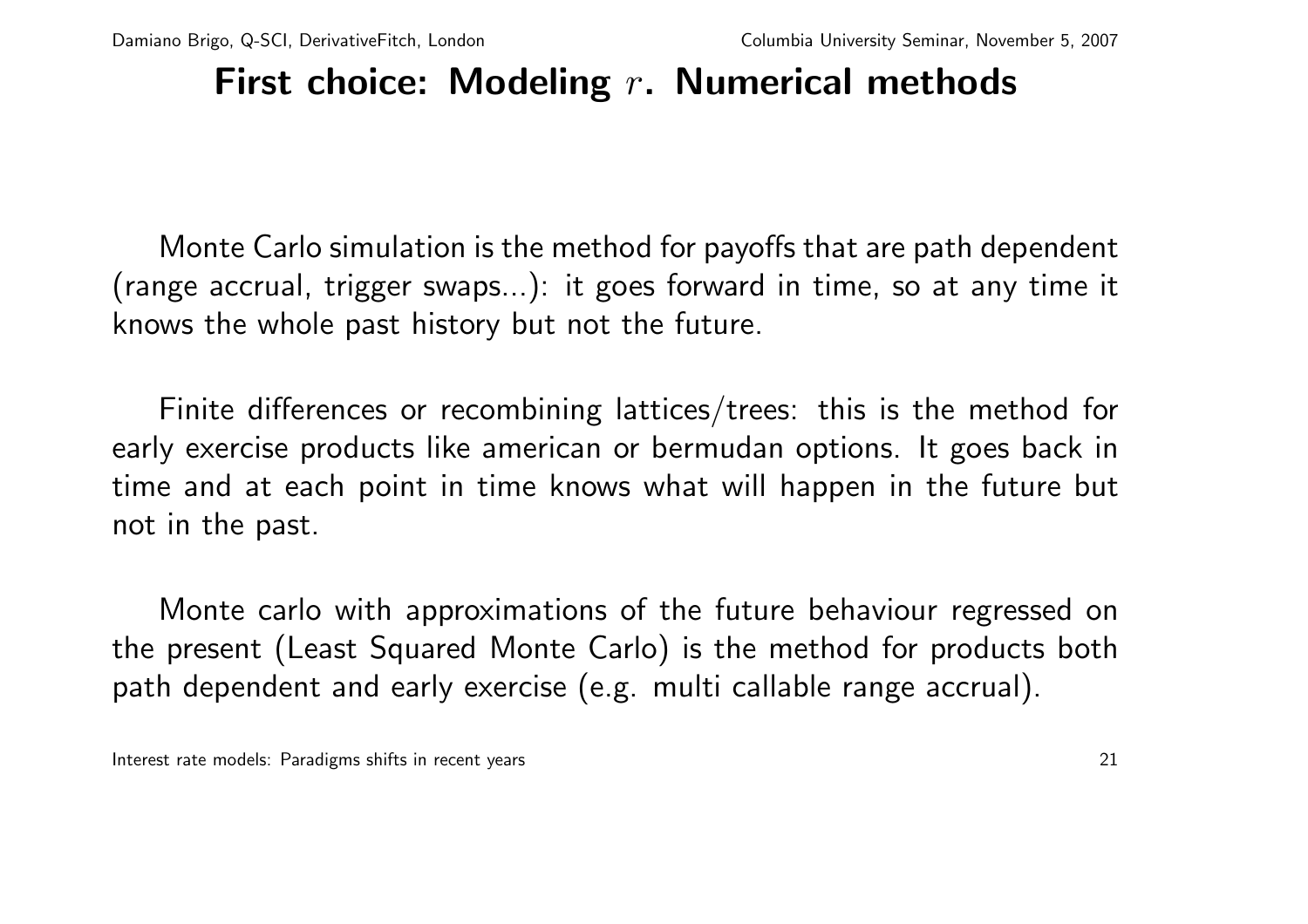

Figure 2: A possible geometry for the discrete-space discrete-time tree approximating r.

Interest rate models: Paradigms shifts in recent years **22** and 22 and 22 and 22 and 22 and 22 and 22 and 22 and 22 and 22 and 22 and 22 and 22 and 22 and 22 and 22 and 22 and 22 and 22 and 22 and 22 and 22 and 22 and 22 a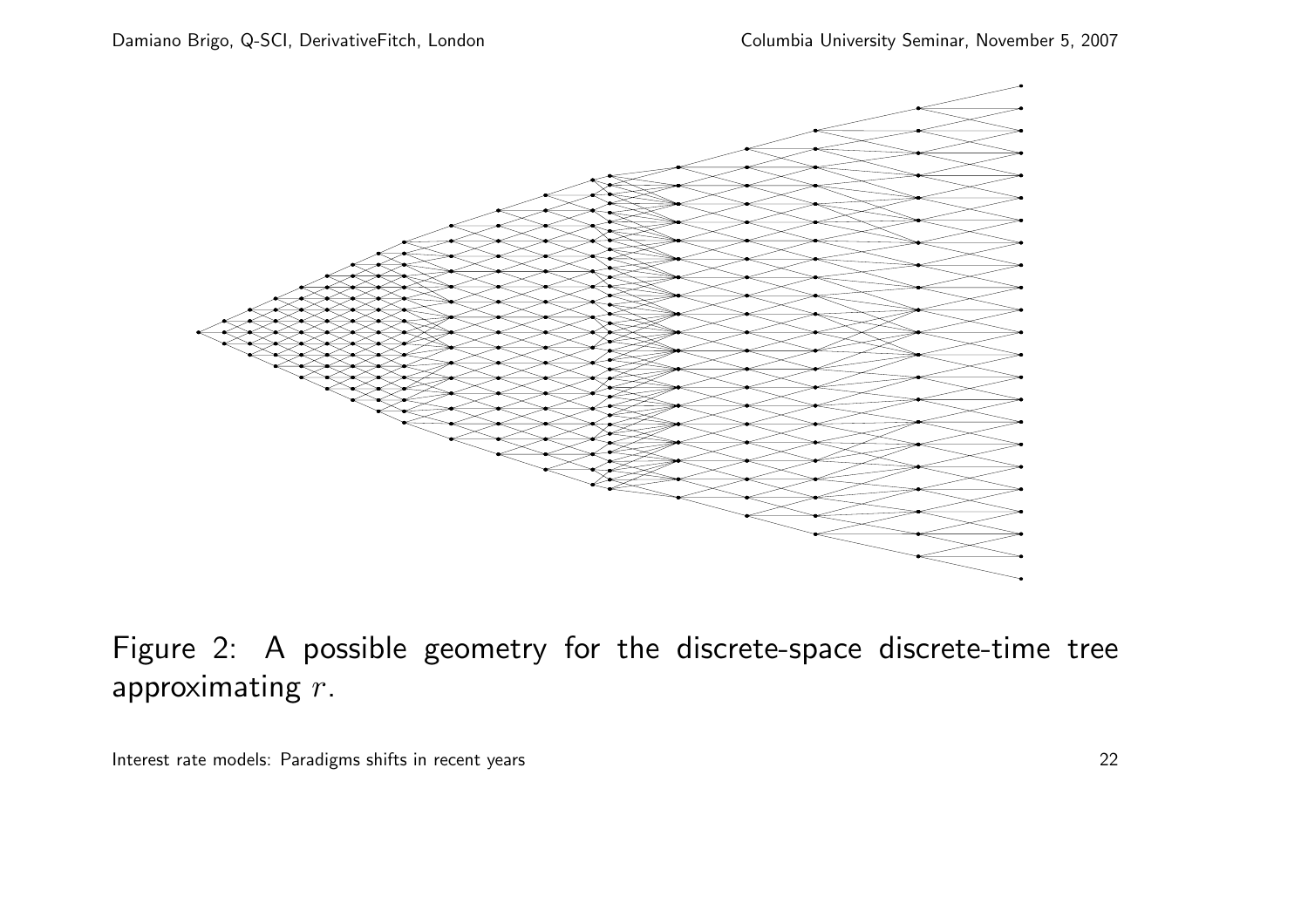

Figure 3: Five paths for the monte carlo simulation of  $r$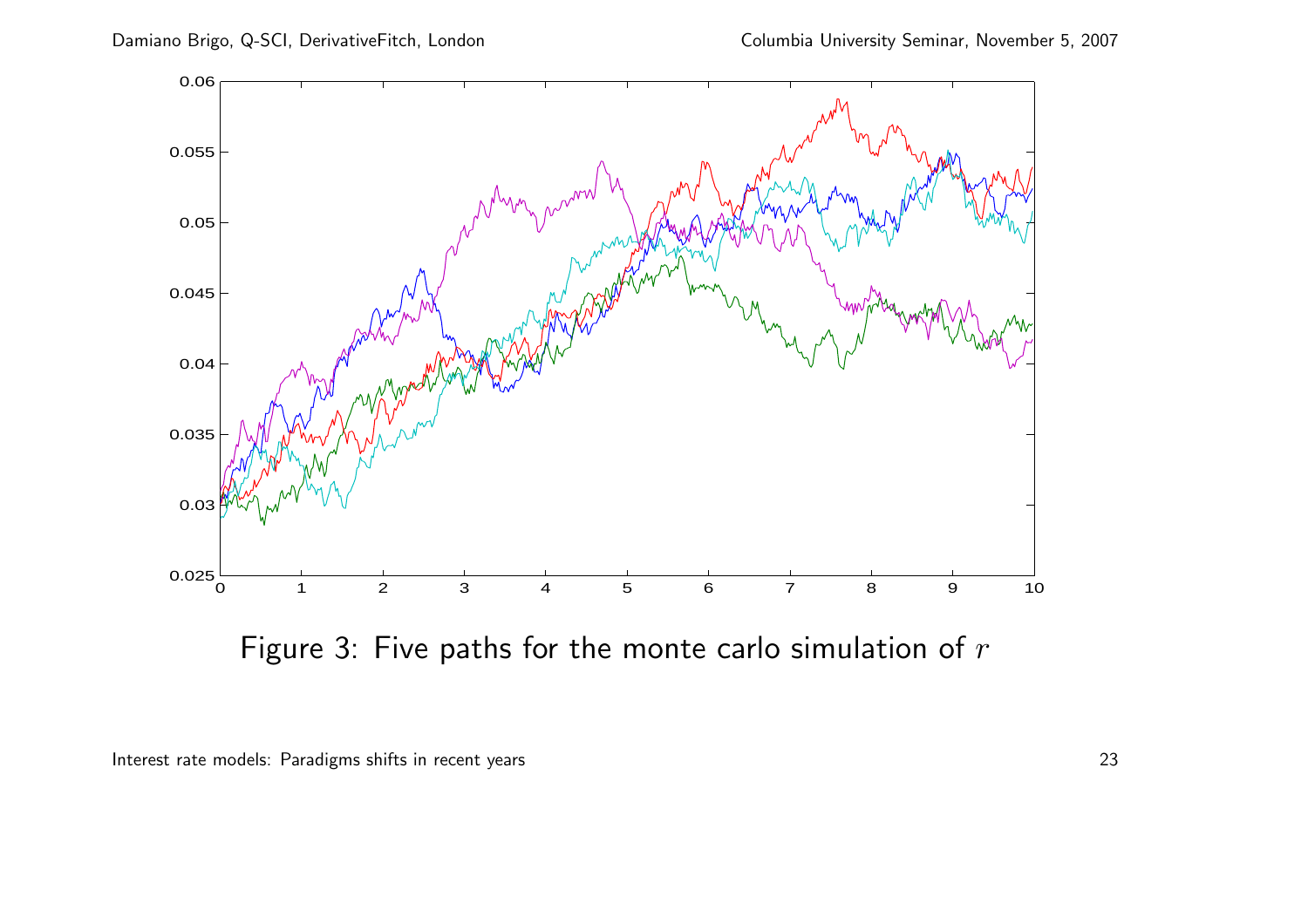

Figure 4: 100 paths for the monte carlo simulation of  $r$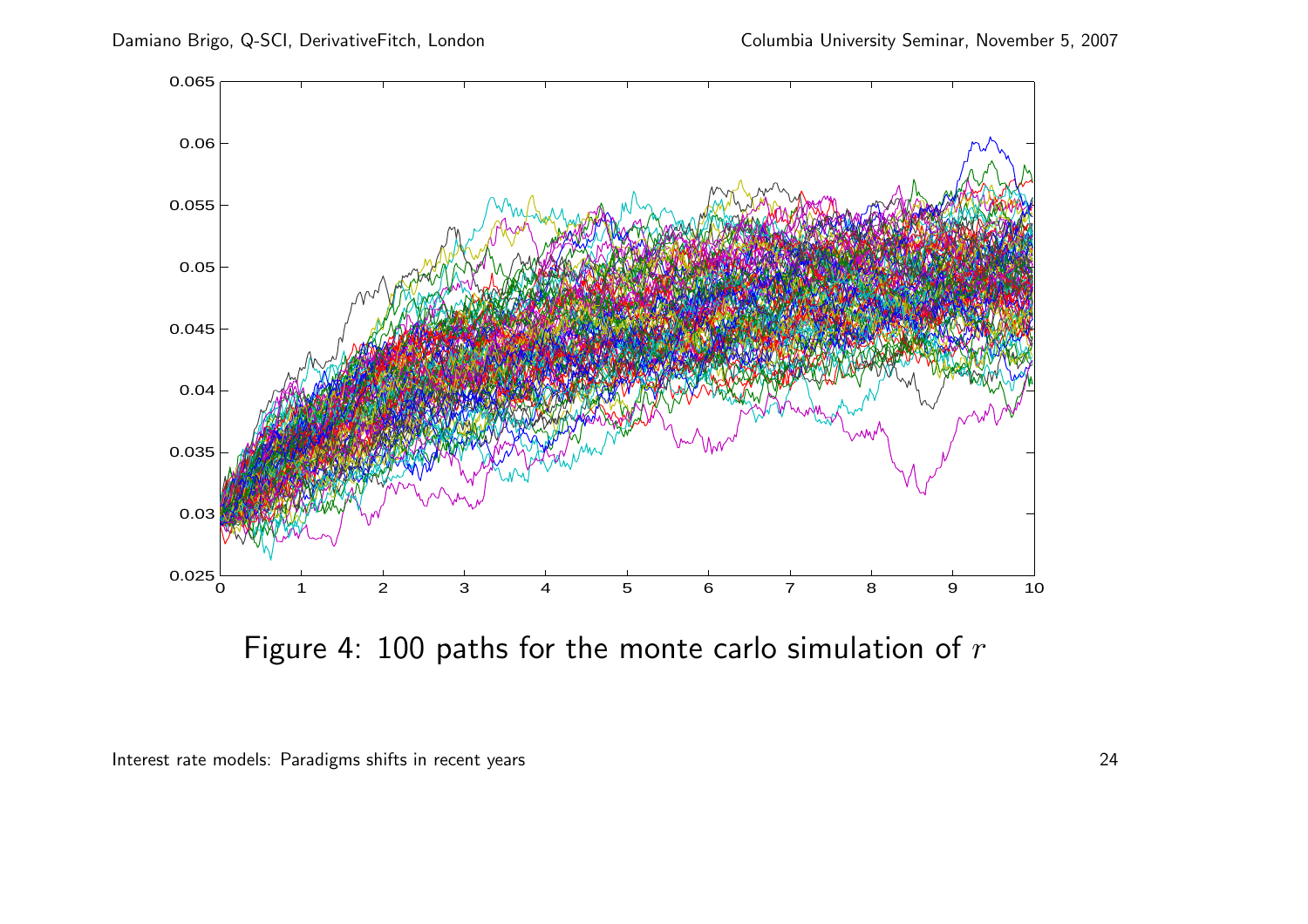# 2nd Choice: Modeling inst forward rates  $f(t, T)$ (Heath Jarrow Morton, 1990)

Recall the market-based forward LIBOR at time t between  $T$  and  $S$ ,  $F(t; T, S) = (P(t, T)/P(t, S) - 1)/(S - T)$ . When S collapses to T we obtain instantaneous forward rates:

$$
f(t,T) = \lim_{S \to T^+} F(t;T,S) = -\frac{\partial \ln P(t,T)}{\partial T}, \quad \lim_{T \to t} f(t,T) = r_t.
$$

Why should one be willing to model the  $f$ 's? The  $f$ 's are not observed in the market, so that there is no improvement with respect to modeling  $r$  in this respect. Moreover notice that  $f$ 's are more structured quantities:

$$
f(t,T) = -\frac{\partial \ln E_t \left[ \exp \left( -\int_t^T \left[ r(s) \right] ds \right) \right]}{\partial T}
$$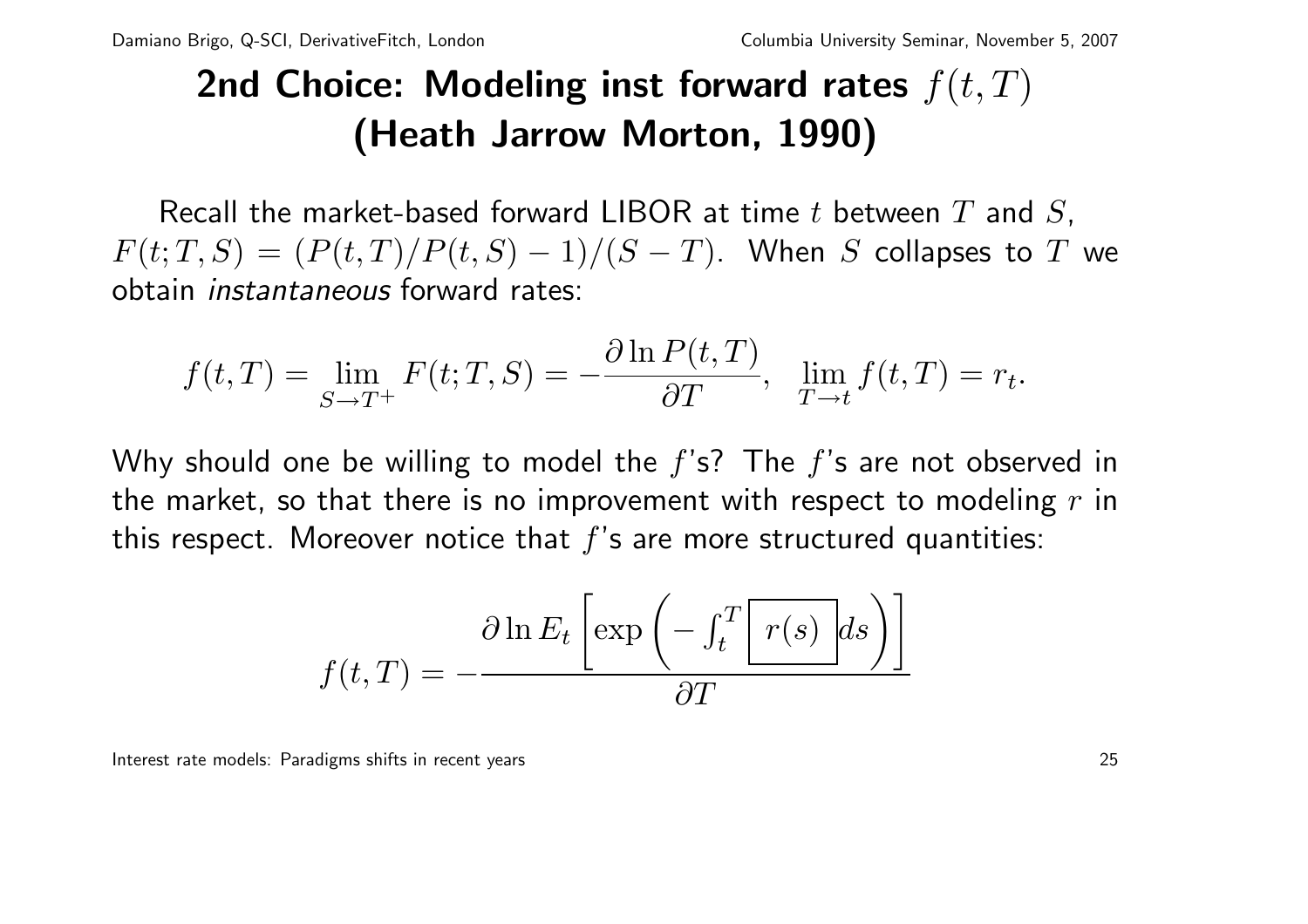## Second Choice: Modeling inst forward rates  $f(t, T)$

Given the rich structure in  $r$ , we expect restrictions on the dynamics that are allowed for  $f$ . Indeed, there is a fundamental theoretical result due to Heath, Jarrow and Morton (HJM, 1990): Set  $f(0,T) = f^{\text{Market}}(0,T)$ . We have

$$
df(t,T) = \left[\sigma(t,T) \left(\int_t^T \sigma(t,s)ds\right)\right] dt + \sigma(t,T)dW(t),
$$

under the risk neutral world measure, if no arbitrage has to hold. Thus we find that the no-arbitrage property of interest rates dynamics is here clearly expressed as a link between the local standard deviation (volatility or diffusion coefficient) and the local mean (drift) in the dynamics.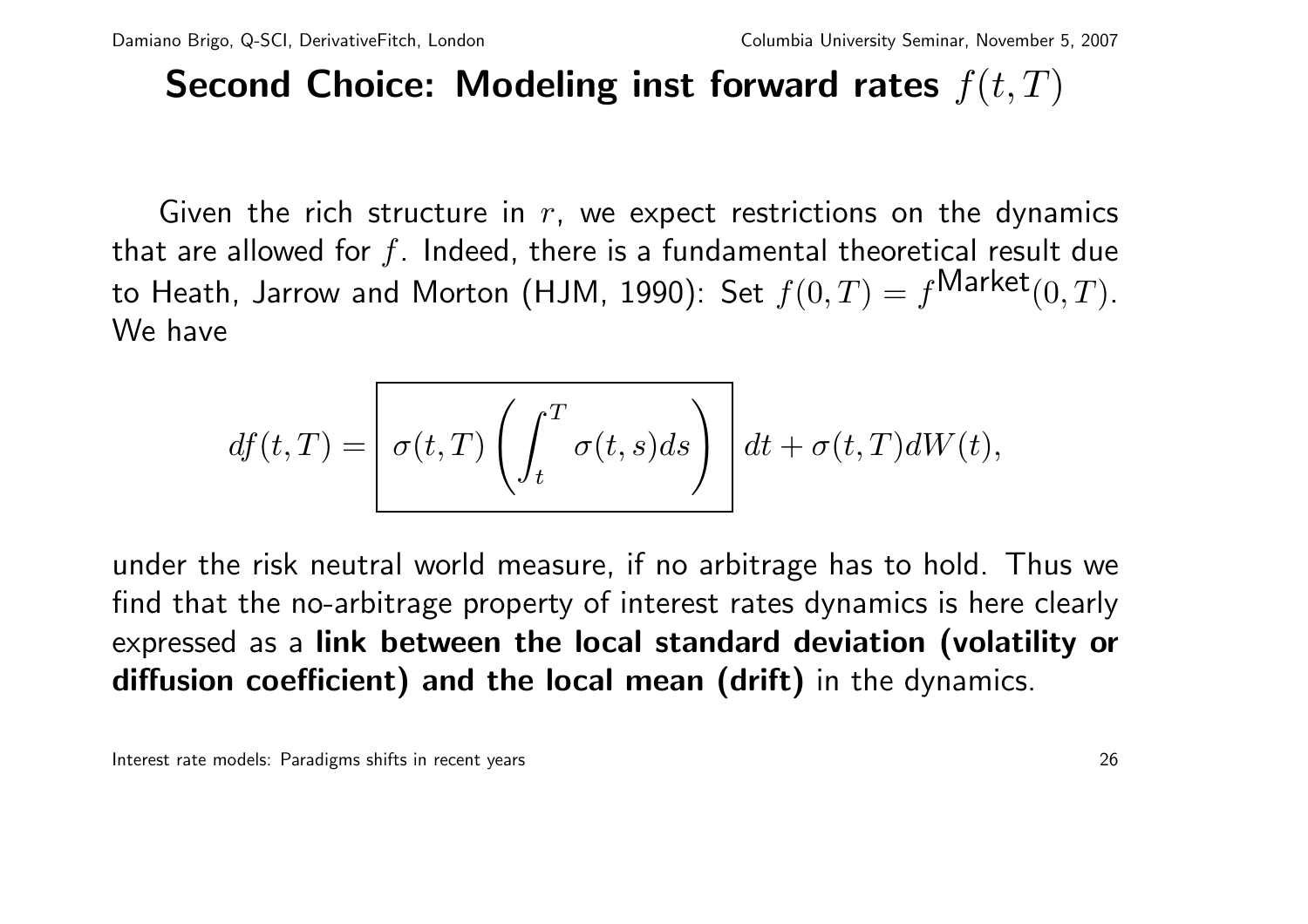Second Choice: Modeling inst forward rates  $f(t, T)$ 

$$
df(t,T) = \left[\sigma(t,T) \left(\int_t^T \sigma(t,s)ds\right)\right] dt + \sigma(t,T)dW(t),
$$

Given the volatility, there is no freedom in selecting the drift, contrary to the more fundamental models based on  $dr_t$ , where the whole risk neutral dynamics was free:

$$
dr_t = b(t, r_t)dt + \sigma(t, r_t)dW_t
$$

b and  $\sigma$  had no link due to no-arbitrage.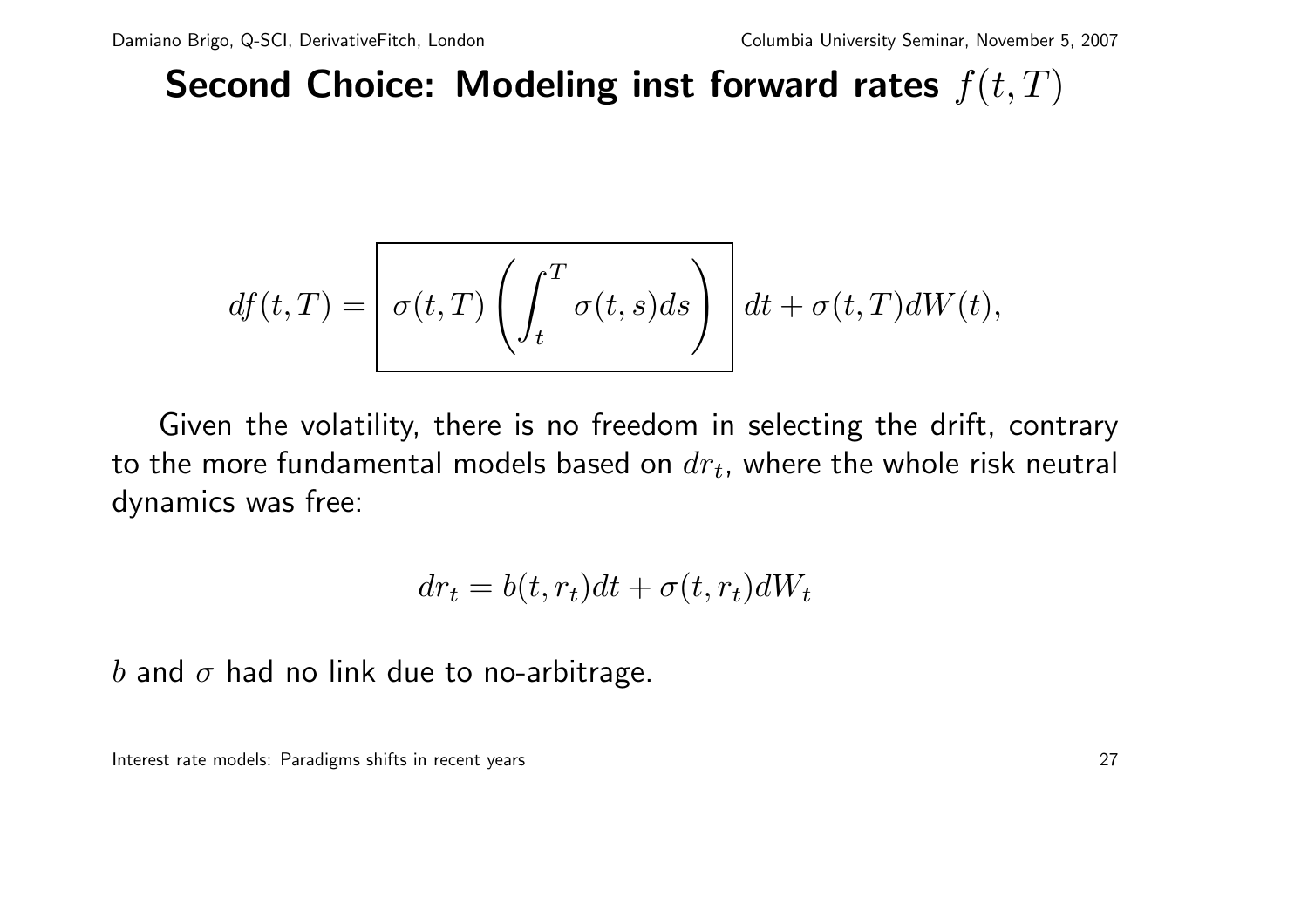## Second Choice, modeling  $f$  (HJM): retrospective

Useful to study arbitrage free properties, but when in need of writing a concrete model, most useful models coming out of HJM are the already known short rate models seen earlier (these are particular HJM models, especially exogenous Gaussian models) or the market models we see later.

r model  $\longrightarrow$  HJM  $\rightarrow$  Market models (LIBOR and SWAP) Risk Management, 2?? Accurate Pricing, Hedging Rating, easy pricing 2?? Accurate Calibration, vol Smile

HJM may serve as a unifying framework in which all categories of no-arbitrage interest-rate models can be expressed.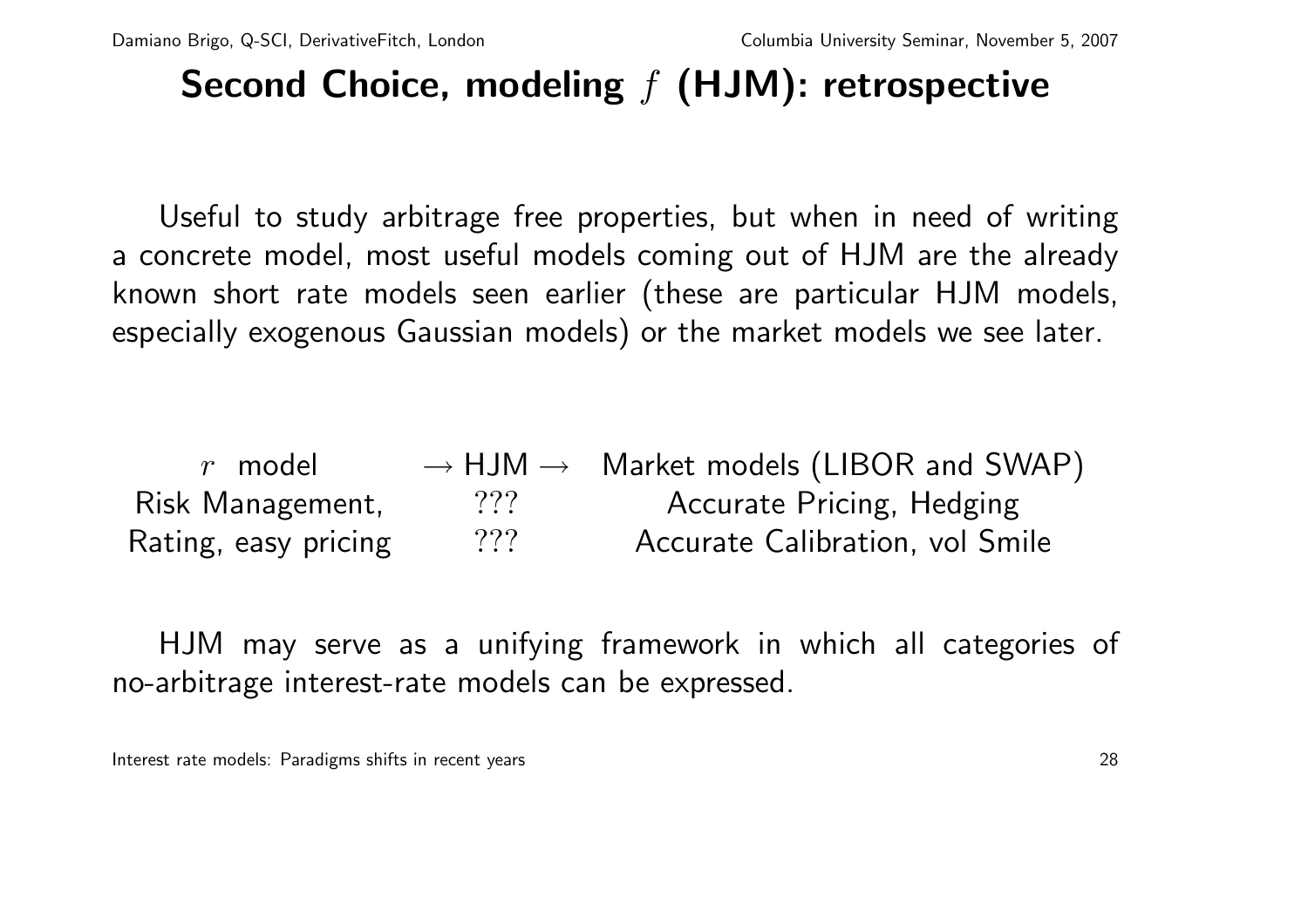# Third choice: Modeling Market rates. The LIBOR amd SWAP MARKET MODELS (1997)

Recall the forward LIBOR rate at time t between  $T_{i-1}$  and  $T_i$ ,

 $F_i(t) = (P(t, T_{i-1})/P(t, T_i) - 1)/(T_i - T_{i-1}),$ 

associated to the relevant Forward Rate Agreement. A family of  $F_i$  with spanning i is modeled in the LIBOR market model instead of  $r$  or  $f$ .

To further motivate market models, let us consider the time-0 price of a  $T_2$ -maturity libor rate call option - caplet - resetting at time  $T_1$  $(0 < T_1 < T_2)$  with strike X. Let  $\tau$  denote the year fraction between  $T_1$ and  $T_2$ . Such a contract pays out at time  $T_2$  the amount

$$
\tau(L(T_1, T_2) - X)^{+} = \tau(F_2(T_1) - X)^{+}.
$$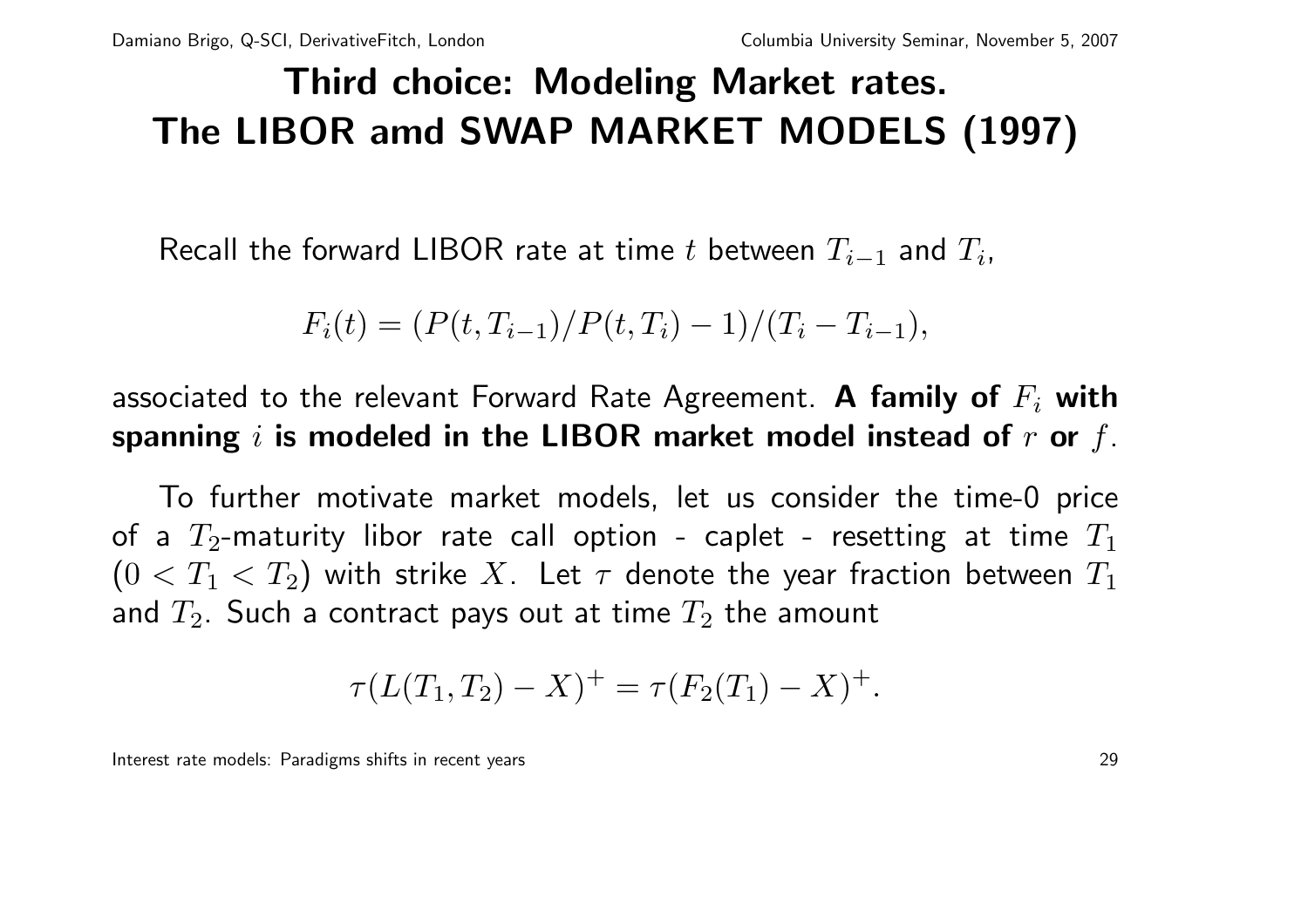$$
E\left[\exp\left(-\int_0^{T_2} r_s ds\right) \tau \underbrace{(L(T_1, T_2) - X)^+}_{=} \right] = P(0, T_2) E^{Q^2}[\tau(F_2(T_1) - X)^+],
$$

Discount from 2 years Call option on Libor(1year, 2years)

(change to measure  $Q^2$  associated to numeraire  $P(t, T_2)$ , leading to a driftless  $F_2$ ) with a **lognormal distribution** for  $F$ :

$$
dF_2(t) = \boxed{v} F_2(t)dW_2(t), \text{ mkt } F_2(0)
$$

where  $v$  is the instantaneous volatility, and  $W_2$  is a standard Brownian motion under the measure  $Q^2.$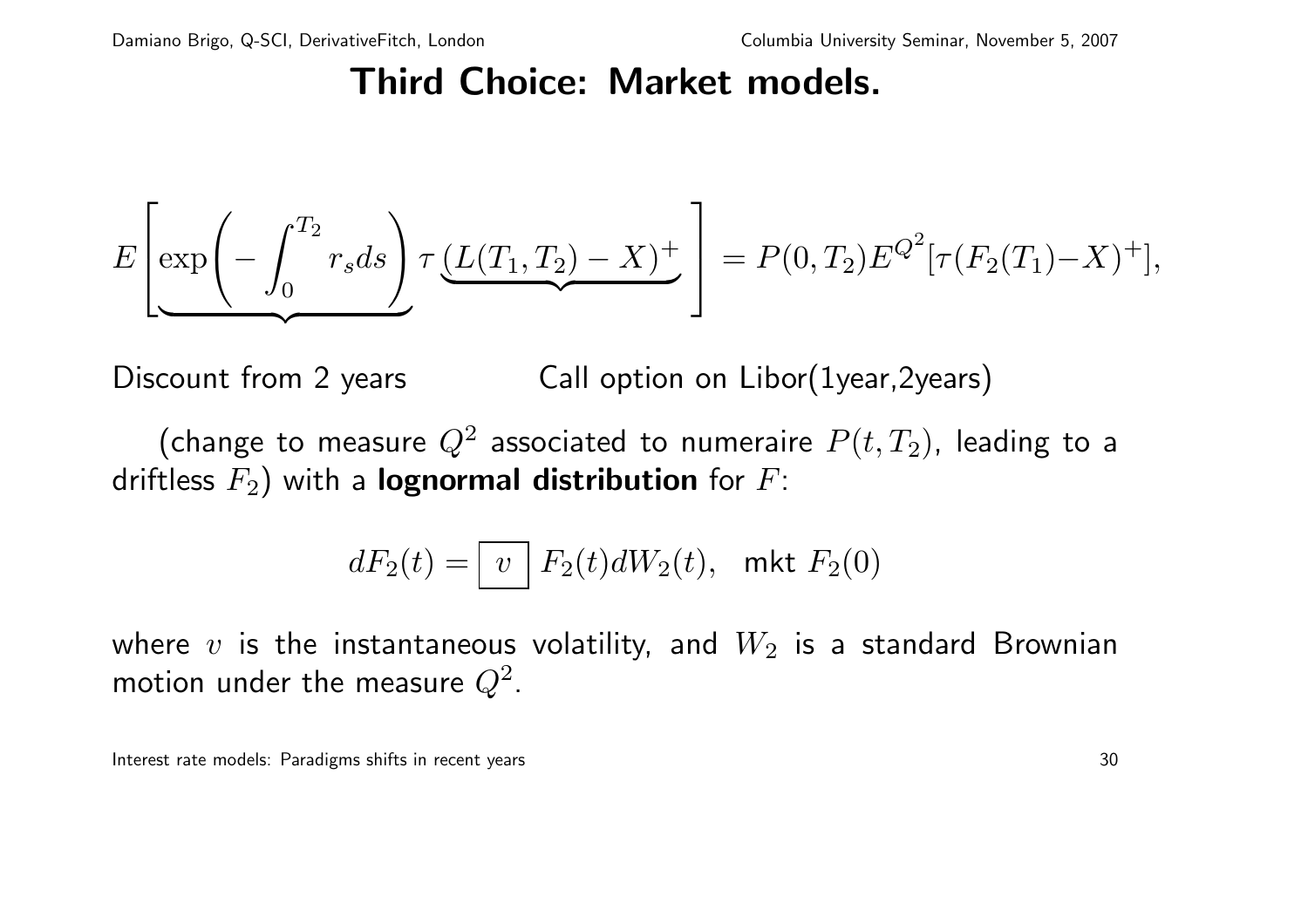Then the expectation  $E^{Q^2} \left [ (F_2(T_1) - X)^+ \right]$  can be viewed as a  $T_1$ maturity call-option price with strike  $X$  and underlying volatility  $v$ .

The zero-curve  $T \mapsto L(0, T)$  is calibrated through the market  $F_i(0)$ 's. We obtain from **lognormality of F**:

$$
\mathsf{Cpl}(0, T_1, T_2, X) := P(0, T_2) \tau E(F_2(T_1) - X)^+
$$
  
=  $P(0, T_2) \tau [F_2(0) N(d_1(X, F_2(0), v\sqrt{T_1})) - X N(d_2(X, F_2(0), v\sqrt{T_1}))],$   

$$
d_{1,2}(X, F, u) = \frac{\ln(F/X) \pm u^2/2}{u},
$$

where  $N$  is the standard Gaussian cumulative distribution function. This is the Black formula that has been used in the market for years to convert prices Cpl in volatilities  $v$  and vice-versa.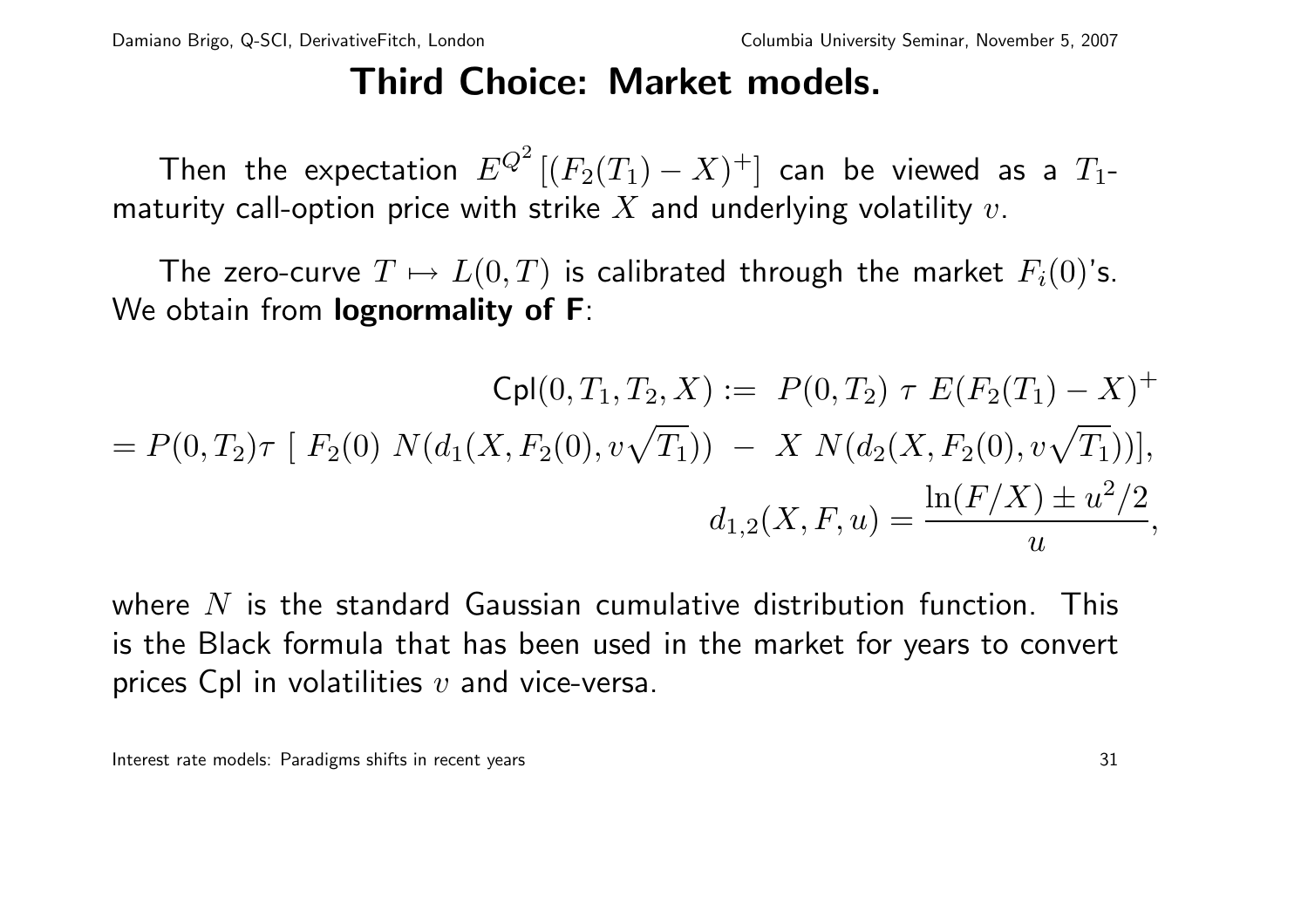The LIBOR market model is thus compatible with Black's market formula and indeed prior to this model there was no rigorous arbitrage free justification of the formula, a building block for all the interest rate options market.

A similar justification for the market swaption formula is obtained through the swap market model, where forward swap rates  $S_{\alpha,\beta}(t)$  are modeled as lognormal processes each under a convenient measure.

LIBOR and SWAP market models are inconsistent in theory but consistent in practice.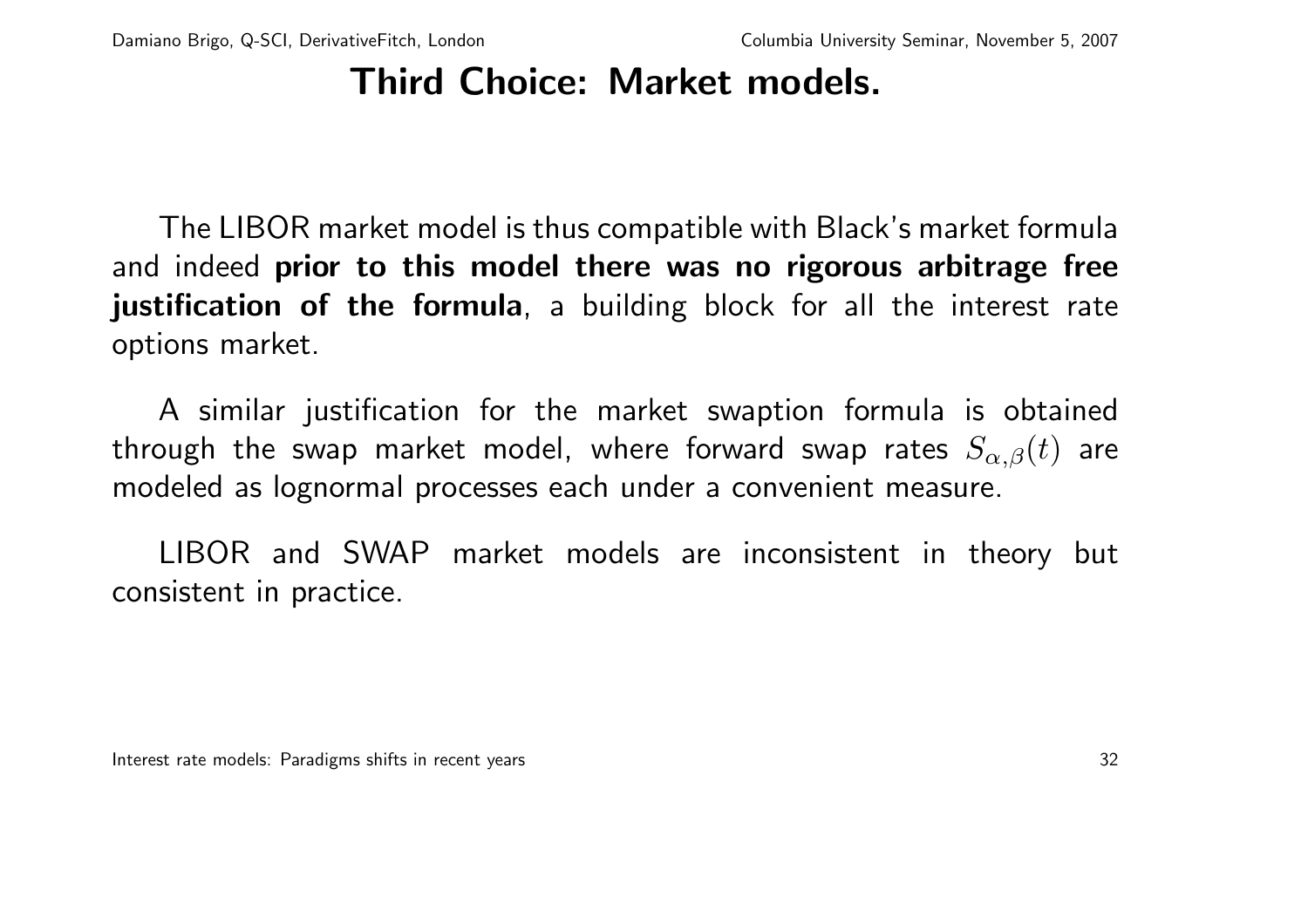The quantities in the LIBOR market models are forward rates coming from expectations of objects involving  $r$ , and thus are structured.

As for HJM, we may expect restrictions when we write their dynamics.

We have already seen that each  $F_i$  has no drift (local mean) under its forward measure. Under other measures, like for example the (discrete tenor analogous of the) risk neutral measure, the  $F_i$  have local means coming from the volatilities and correlations of the family of forward rates  $F$  being modeled.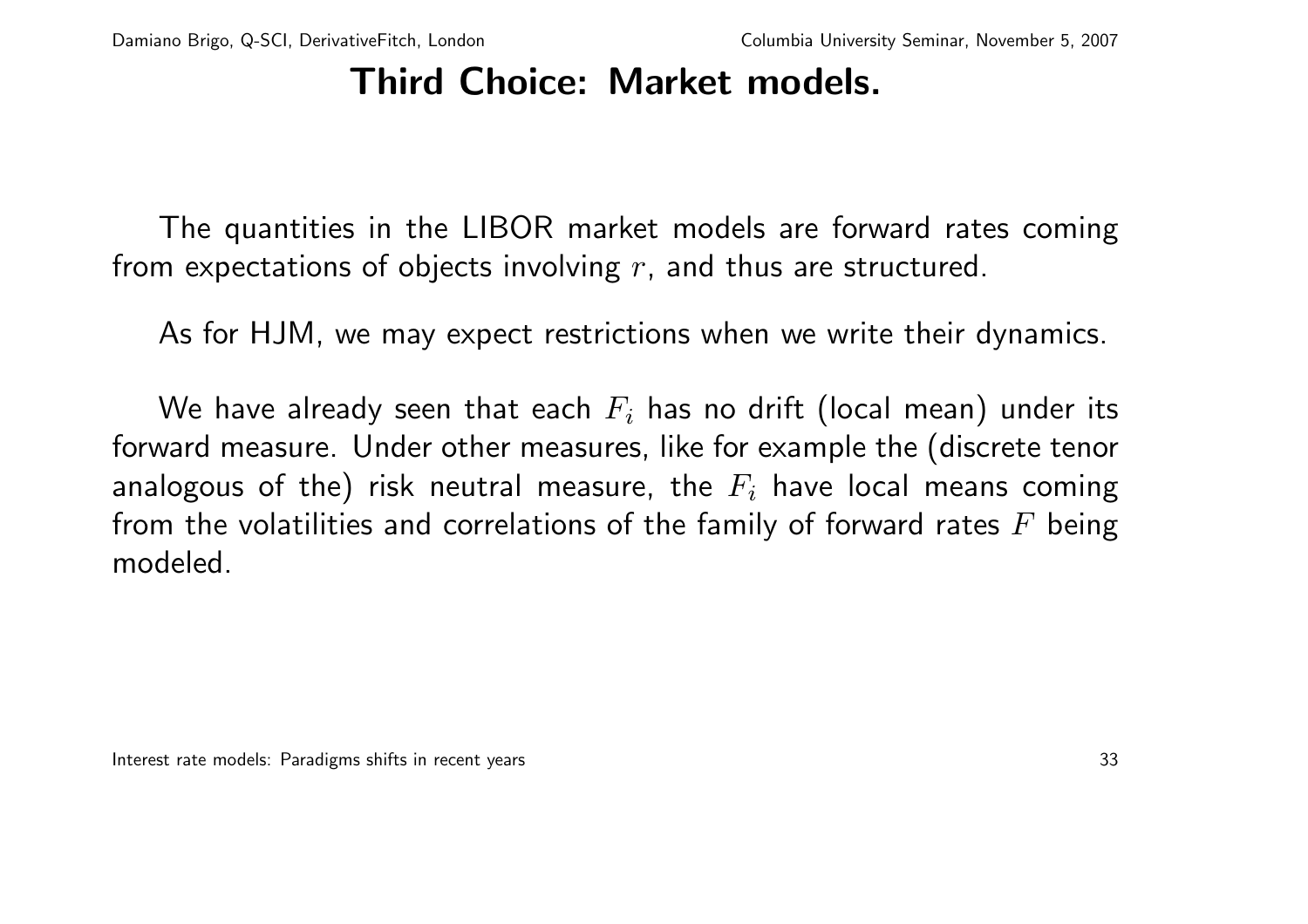This is similar to HJM

$$
dF_k(t) = \underbrace{\boxed{\sigma_k(t)} \, F_k(t)}_{\text{local mean or drift}} \sum_{j:T_j > t}^{k} \underbrace{\frac{\tau_j \boxed{\rho_{j,k} \sigma_j(t)}}{1 + \tau_j F_j(t)}}_{\text{local mean or drift}} dt + \underbrace{\boxed{\sigma_k(t)} \, F_k(t) \, dZ_k(t)}_{\text{total mean at time}}
$$

"
$$
"volatility" (dFj(t)) = \boxed{\sigma_j(t)}, "correlation" (dFi, dFj) = \boxed{\rho_{i,j}}.
$$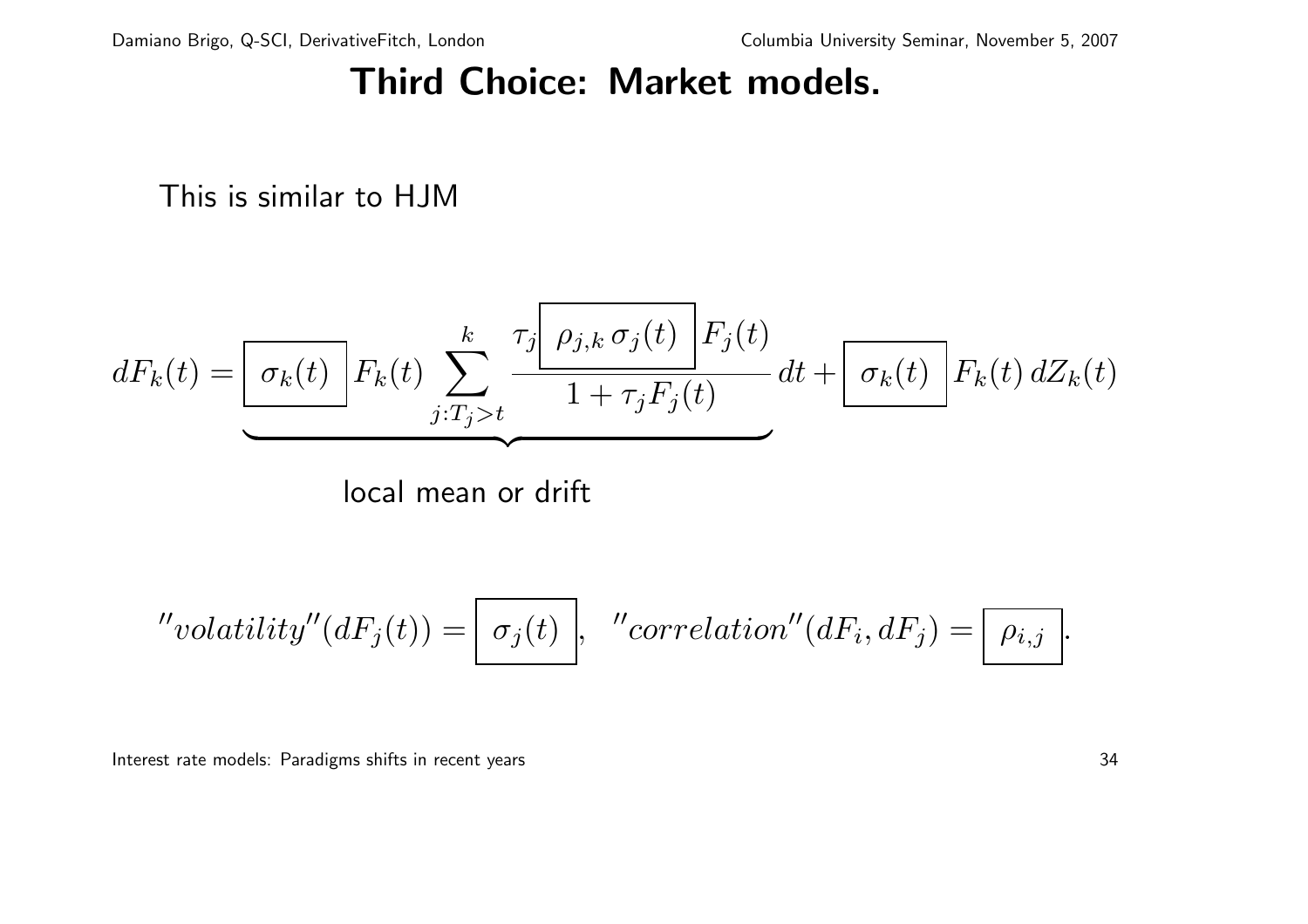"
$$
"volatility''(dF_j(t)) = \boxed{\sigma_j(t)}, \quad "correlation''(dF_i, dF_j) = \boxed{\rho_{i,j}}.
$$

This direct modeling of vol and correlation of the movement of real market rates rather than of abstract rates like  $r$  or  $f$  is one of the reasons of the success of market models.

Vols and correlations refer to objects the trader is familiar with.

On the contrary the trader may have difficulties in translating a dynamics of  $r$  in facts referring directly to the market. Questions like "what is the volatility of the 2y3y rate" or "what is the correlation between the 2y3y and the  $9y10y$  rates" are more difficult with r models.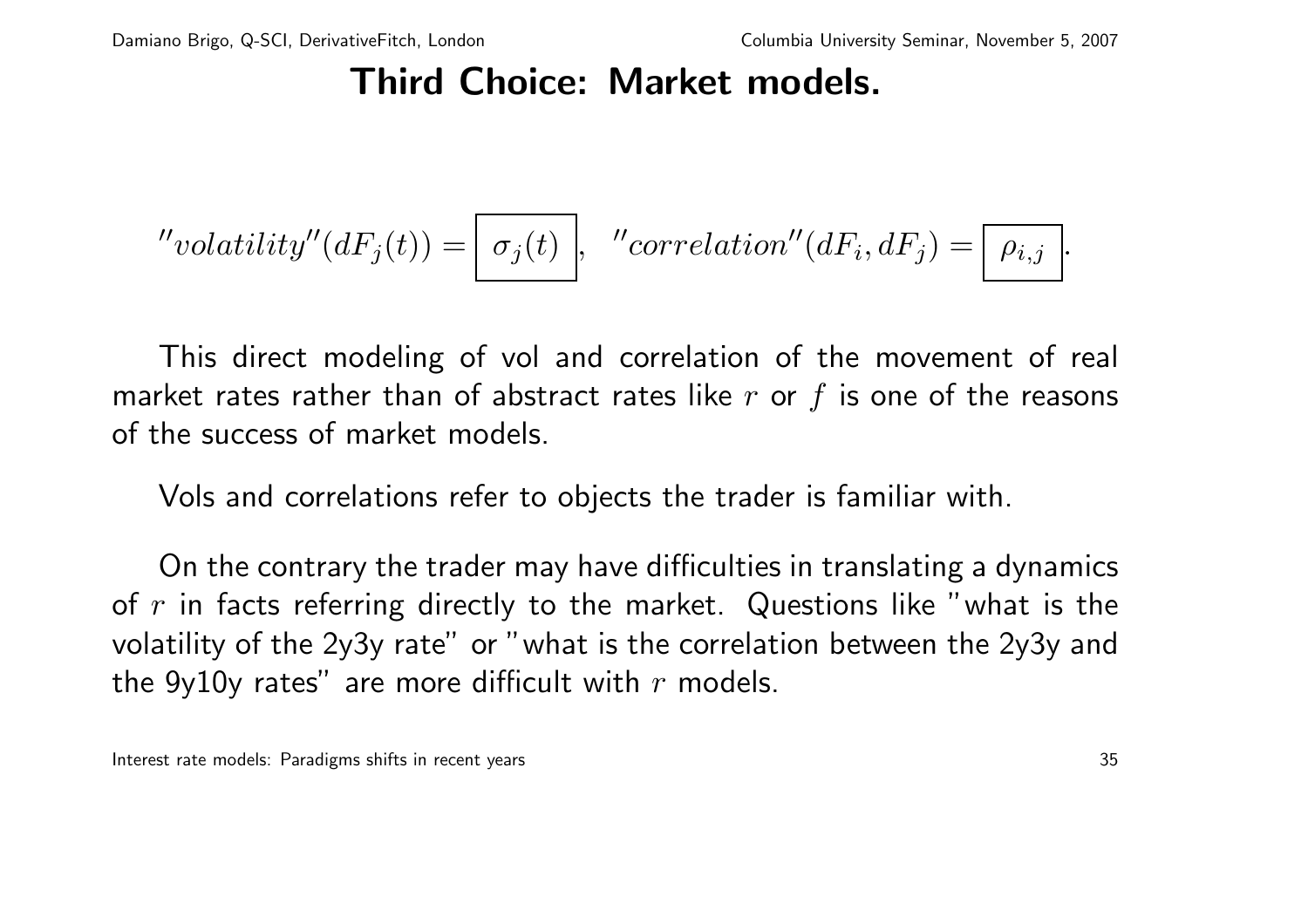Furthermore r models are not consistent with the market standard formulas for options.

Also, market models allow easy diagnostics and extrapolation of the volatility future term structure and of terminal correlations that are quite difficult to obtain with  $r$  models.

Not to mention that the abundance of clearly interpretable parameters makes market models able to calibrate a large amount of option data, a task impossible with reasonable short rate  $r$  models.

The model can easily account for 130 swaptions volatilities consistently.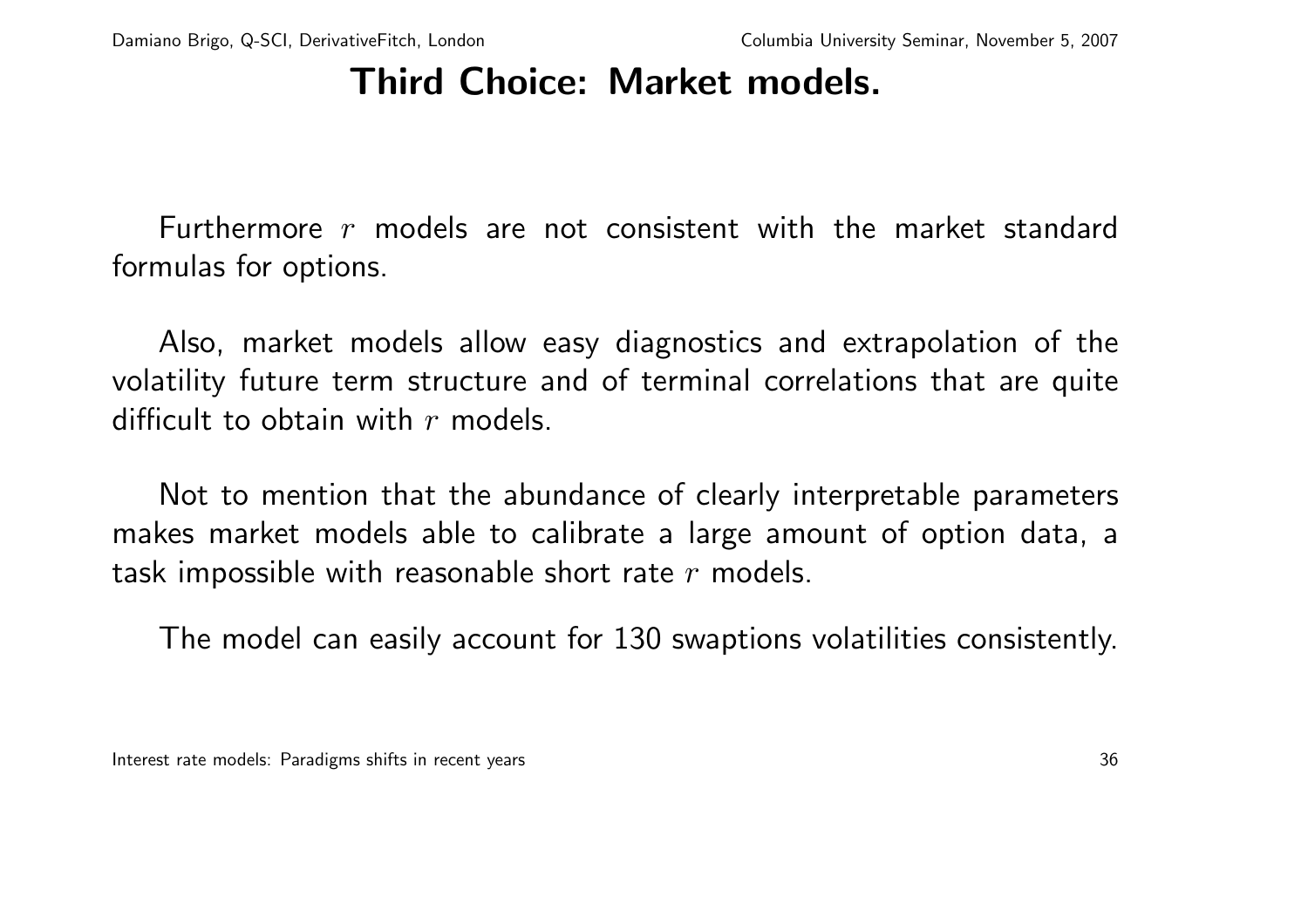## The most recent paradigm shift: Smile Modeling

In recent years, after influencing the FX and equity markets, the volatility smile effect has entered also the interest rate market.

The volatility smile affects directly volatilities associated with option contracts such as caplets and swaptions, and is expressed in terms of market rates volatilities. For this reason, models addressing it are more naturally market models than  $r$  models or HJM.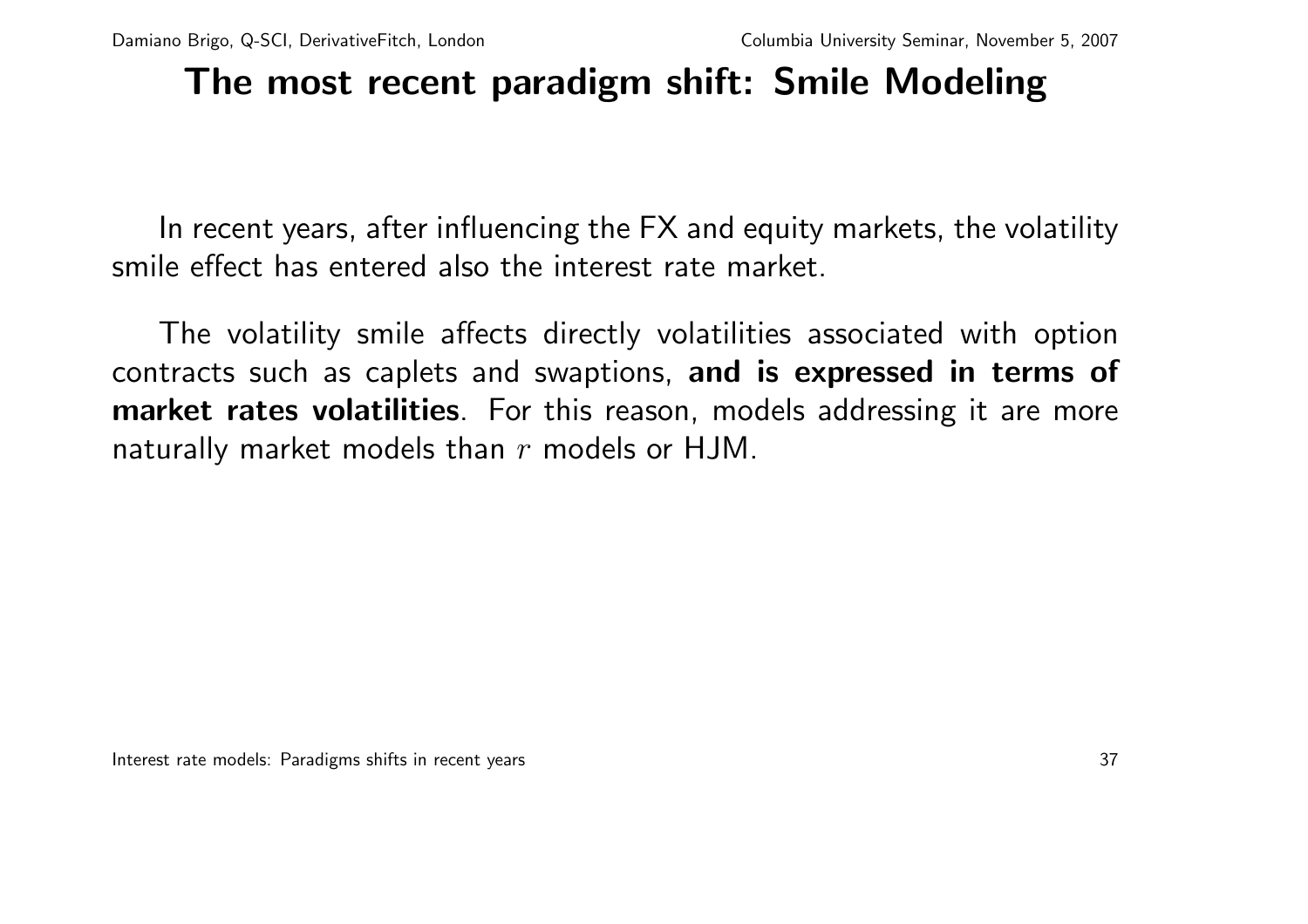## Smile Modeling: Introduction

The option market is largely built around Black's formula. Recall the  $T_2$ -maturity caplet resetting at  $T_1$  with strike K. Under the lognormal LIBOR model, its underlying forward follows

$$
dF_2(t) = \sigma_2(t)F_2(t)dW_2(t)
$$

with deterministic time dependent instantaneous volatility  $\sigma_2$  not depending on the level  $F_2$ . Then we have Black's formula

$$
{\sf Cpl}^{\rm Black}(0,T_1,T_2,K)=P(0,T_2)\tau {\sf Black}(K,F_2(0),v_2(T_1)),\quad v_2(T_1)^2=\frac{1}{T_1}\int_0^{T_1}\sigma_2^2(t)dt\,.
$$

Volatility is a characteristic of the underlying and not of the contract. Therefore the averaged volatility  $v_2(T_1)$  should not depend on K.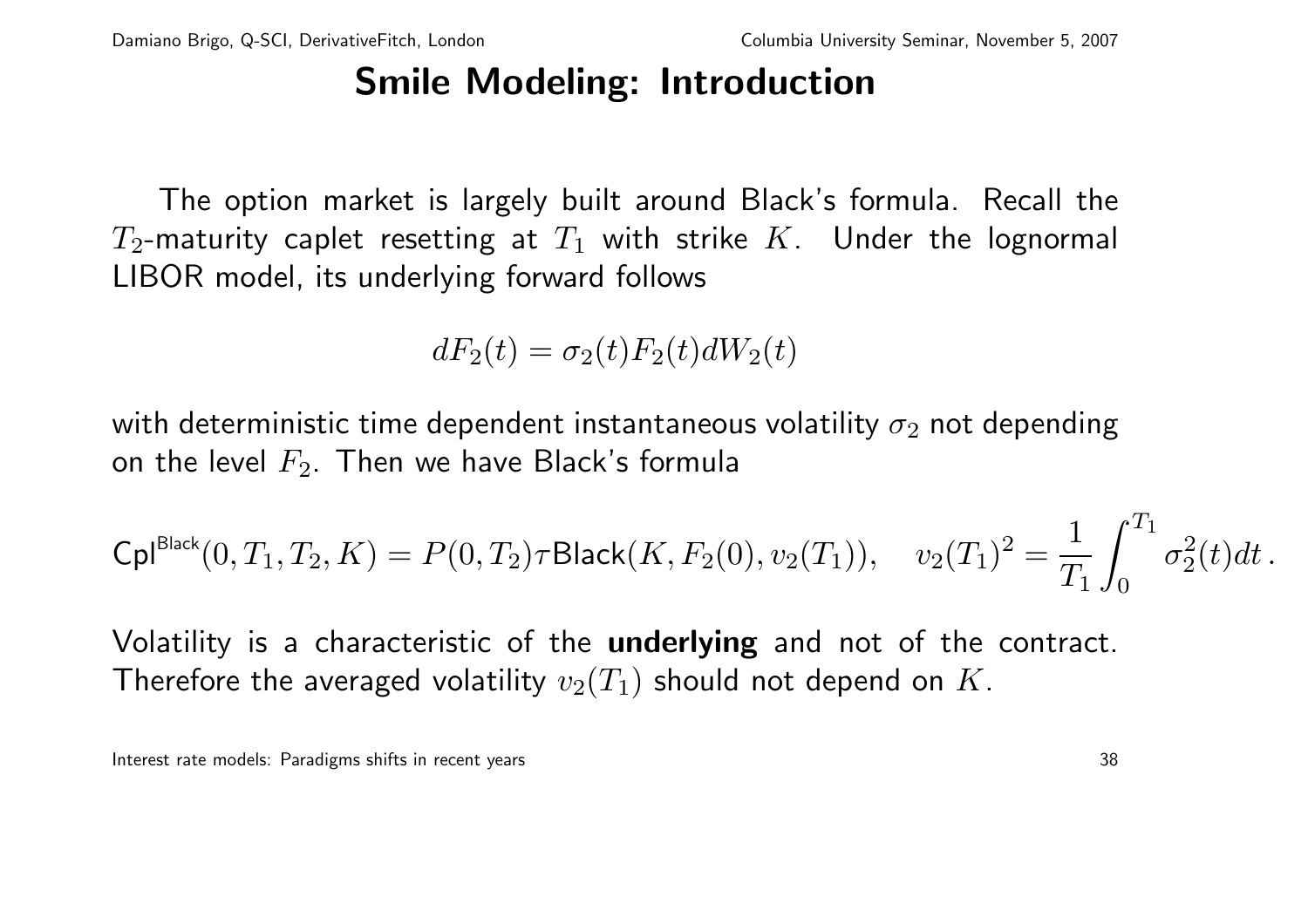## Smile Modeling: The problem

Now take two different strikes  $K_1$  and  $K_2$  for market quoted options. Does there exist a *single* volatility  $v_2(T_1)$  such that both

$$
\mathsf{Cpl}^{\mathsf{MKT}}(0, T_1, T_2, K_1) = P(0, T_2)\tau \mathsf{Black}(K_1, F_2(0), v_2(T_1))
$$

$$
\mathsf{Cpl}^{\mathsf{MKT}}(0, T_1, T_2, K_2) = P(0, T_2)\tau \mathsf{Black}(K_2, F_2(0), v_2(T_1))
$$

hold? The answer is a resounding "no". Two *different* volatilities  $v_2(T_1, K_1)$ and  $v_2(T_1, K_2)$  are required to match the observed market prices if one is to use Black's formula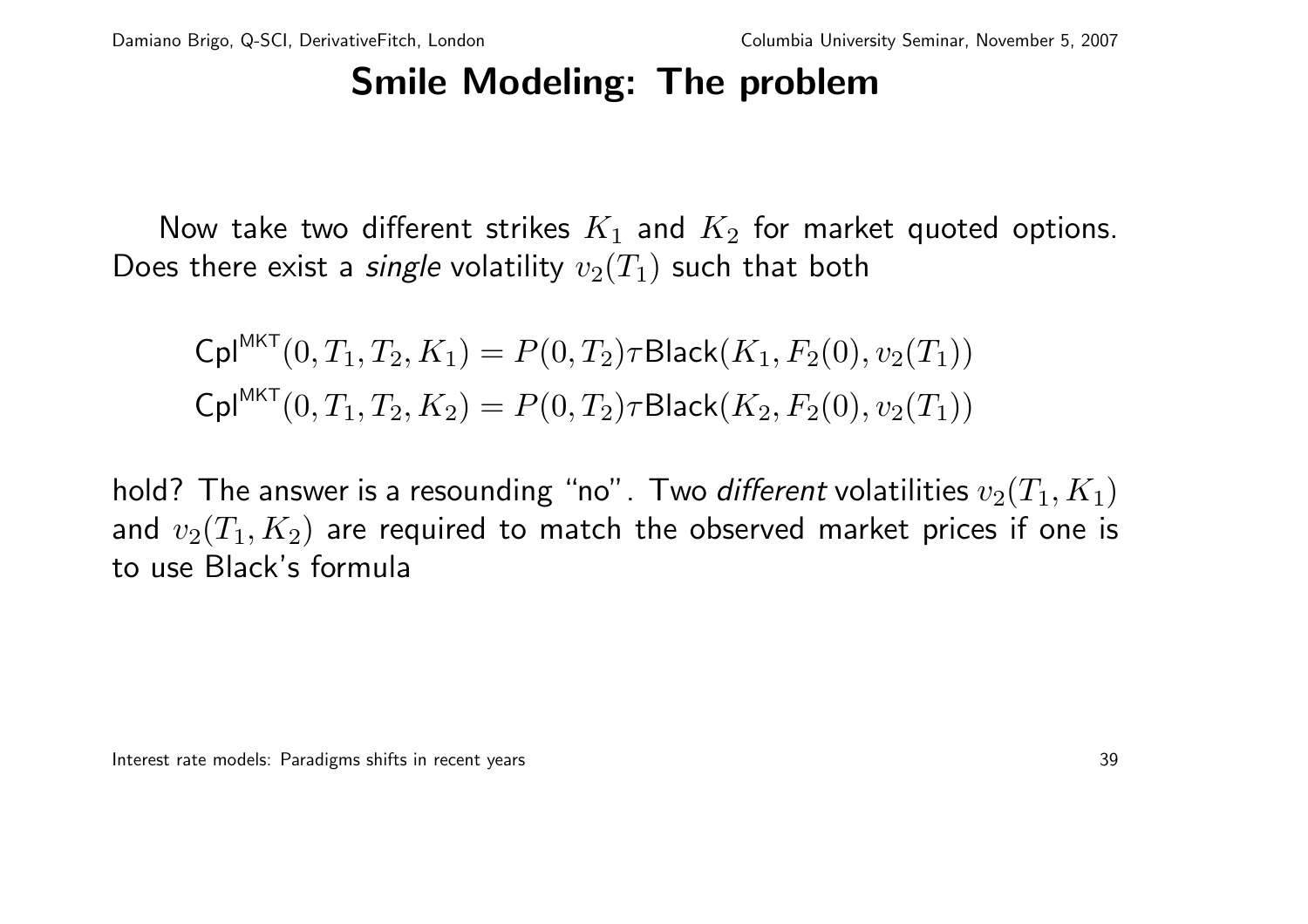## Smile Modeling: The problem

$$
\mathsf{Cpl}^{\mathsf{MKT}}(0,T_1,T_2,K_1) = P(0,T_2)\tau \mathsf{Black}(K_1,F_2(0),v_2^{\mathsf{MKT}}(T_1,K_1)),
$$
  
\n
$$
\mathsf{Cpl}^{\mathsf{MKT}}(0,T_1,T_2,K_2) = P(0,T_2)\tau \mathsf{Black}(K_2,F_2(0),v_2^{\mathsf{MKT}}(T_1,K_2)).
$$

Each caplet market price requires its own Black volatility  $v_2^{\text{MKT}}$  $_2^{\mathsf{MKT}}(T_1,K)$ depending on the caplet strike  $K$ .

The market therefore uses Black's formula simply as a metric to express caplet prices as volatilities, but the dynamic and probabilistic assumptions behind the formula, i.e.  $dF_2(t) = \sigma_2(t)F_2(t)dW_2(t)$ , do not hold.

The typically smiley shape curve  $K \mapsto v_2^{\text{MKT}}$  $_2^{\mathsf{MKT}}(T_1,K)$  is called the volatility smile.

Interest rate models: Paradigms shifts in recent years and the state of the state of the state of the 40 state of the 40 state of the 40 state of the 40 state of the 40 state of the 40 state of the 40 state of the 40 state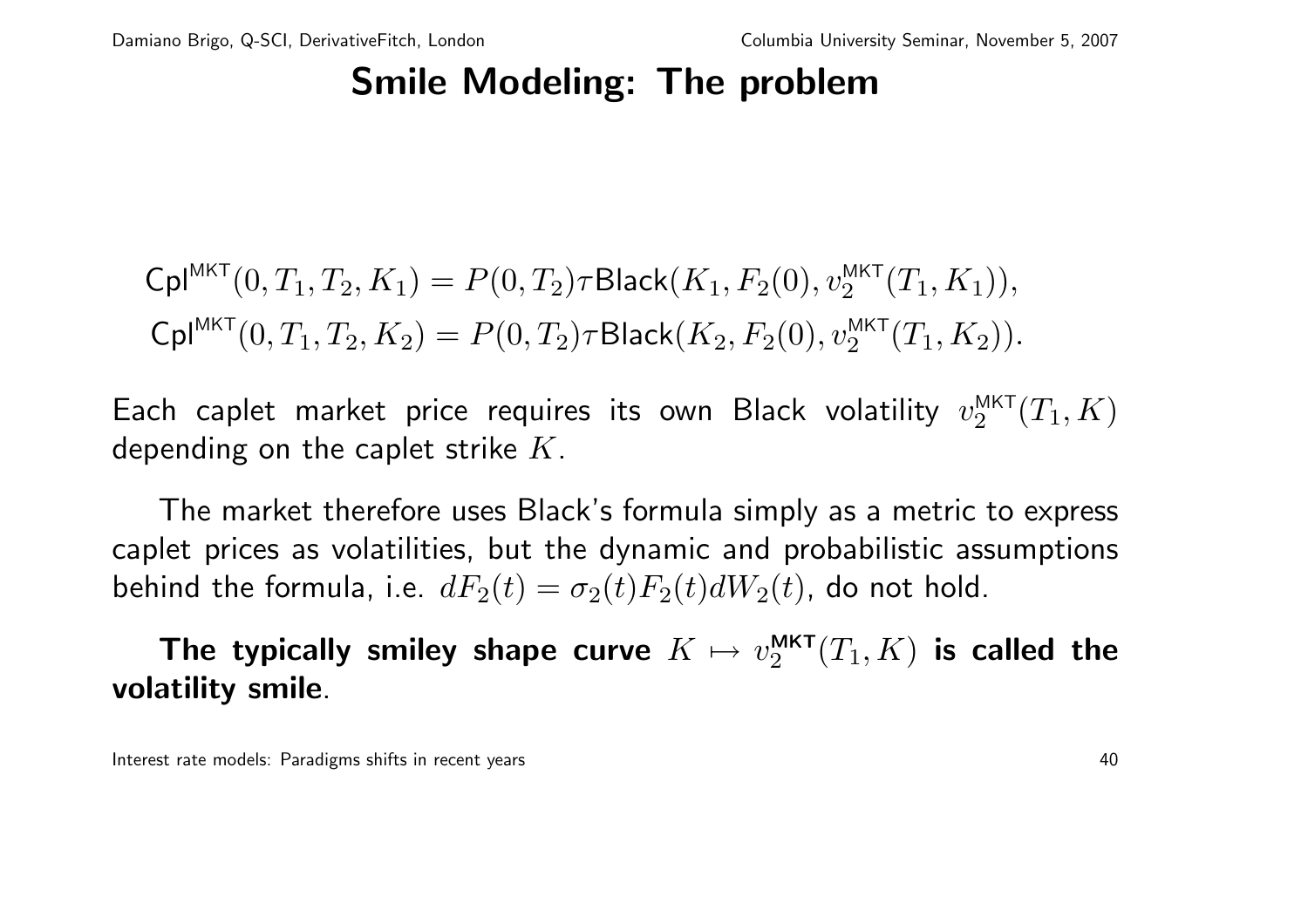

Figure 5: Example of smile with  $T_1 = 5y$ ,  $T_2 = 5y6m$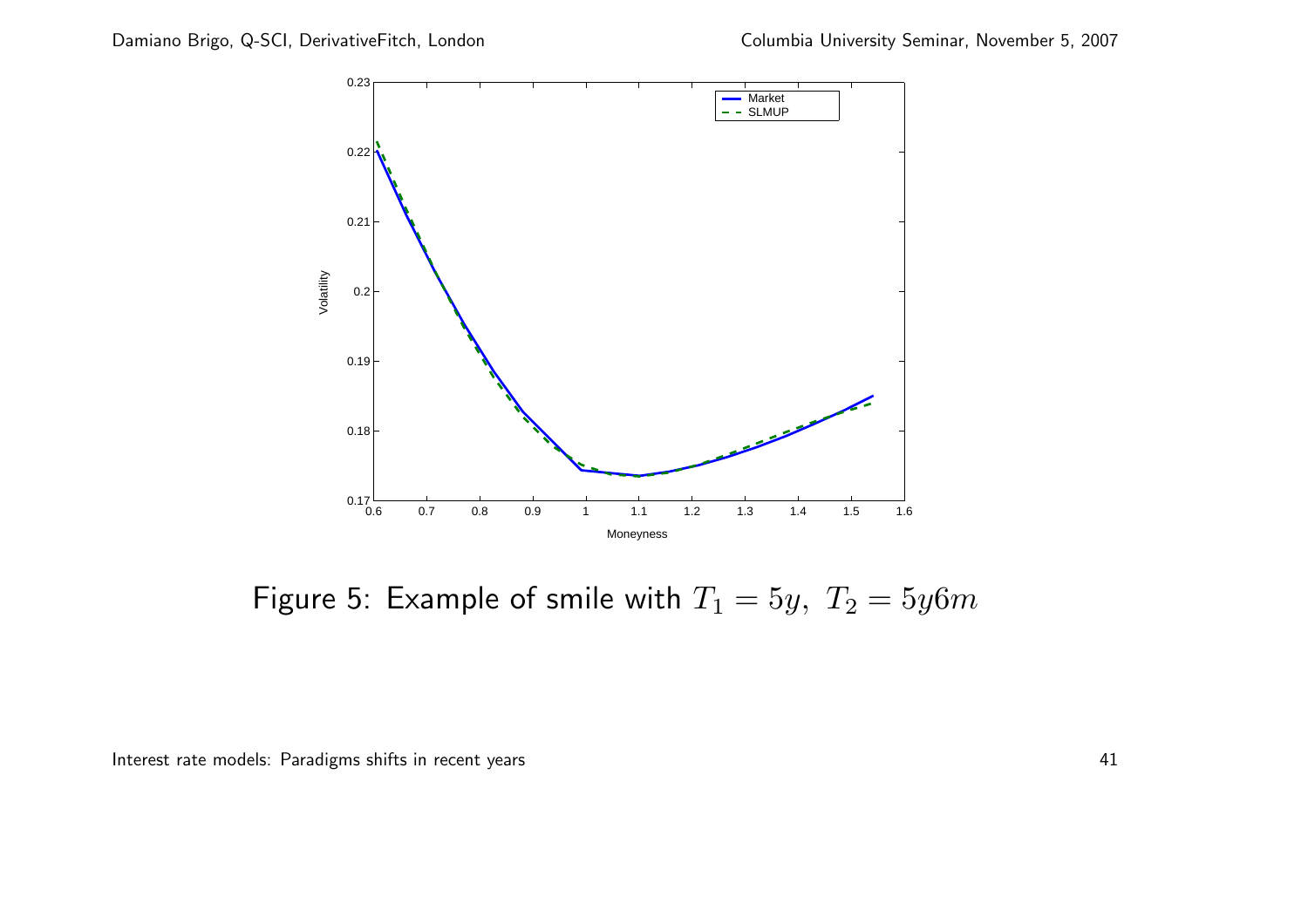## Smile Modeling: The "solutions"

We need to postulate a new dynamics beyond the lognormal one. Mostly there are two solutions.

**Local volatility models.** Make  $\sigma_2$  a function of the underlying, such as  $\sigma_2(t,F_2(t)) = a\sqrt{F_2(t)}$  (CEV),  $\sigma_2(t,F_2(t)) = a(t)(F_2(t)-\alpha)$  (Displaced diffusion) or other more complex and flexible solutions like the mixture diffusion.

Local volatility models are believed to imply a volatility smile that flattens in time: no new randomness is added into the system as time moves on, all randomness in the volatility coming from the underlying  $F_2$ .

Interest rate models: Paradigms shifts in recent years and the state of the state of the state of the 42 state of the 42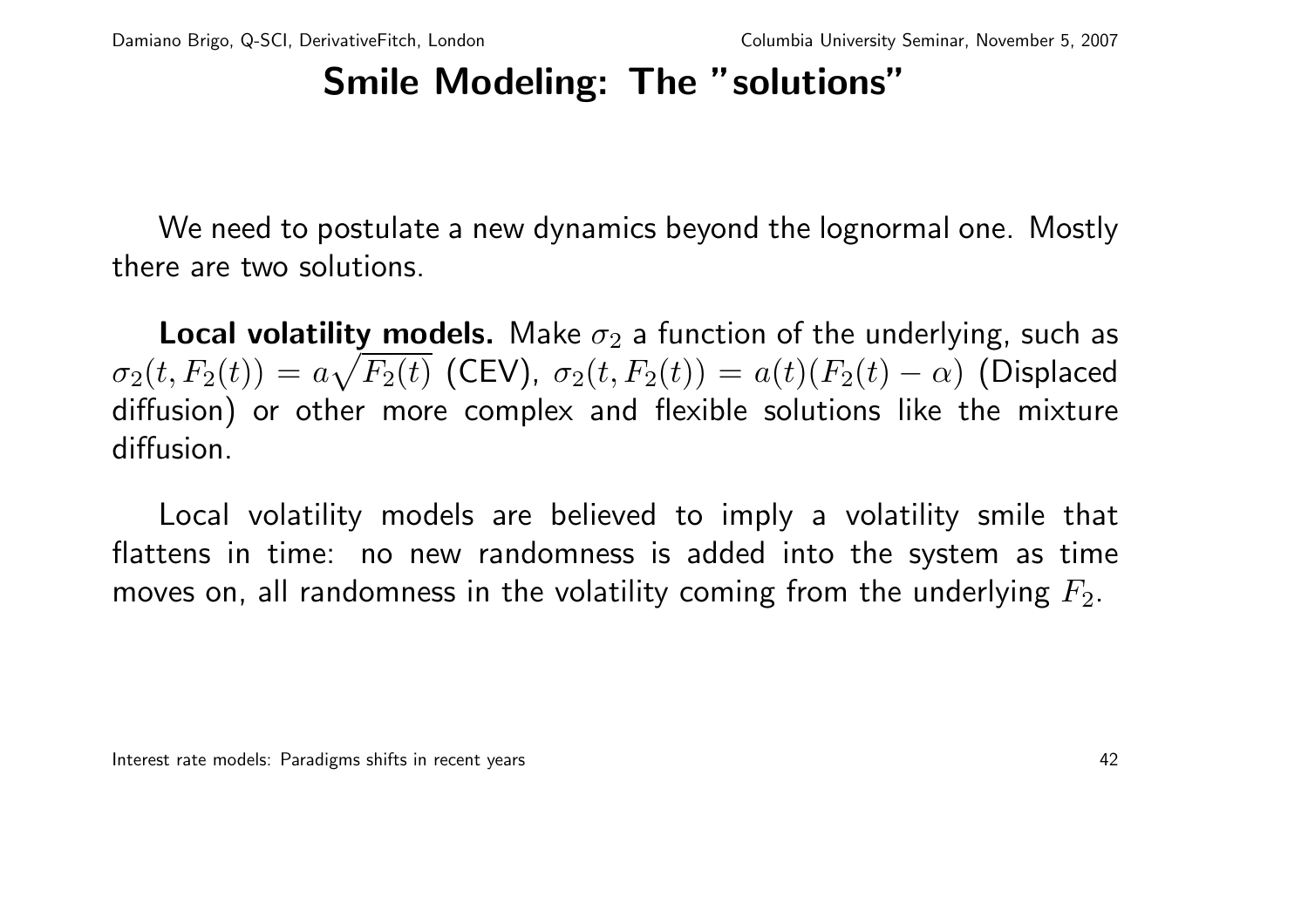## Smile Modeling: The "solutions"

**Stochastic volatility models.** Make  $\sigma_2$  a new stochastic process, adding new randomness to the volatility, so that in a way volatility becomes a variable with a new random life of its own, possibly correlated with the underlying. Heston's model (1993), adapted to interest rates by Wu and Zhang (2002):)

$$
dF_2(t) = \sqrt{v(t)}F_2(t)dW_2(t),
$$
  

$$
dv(t) = k(\theta - v(t))dt + \eta \sqrt{v(t)}dZ_2(t), \quad dZdW = \rho dt.
$$

Interest rate models: Paradigms shifts in recent years and the state of the state of the state of the 43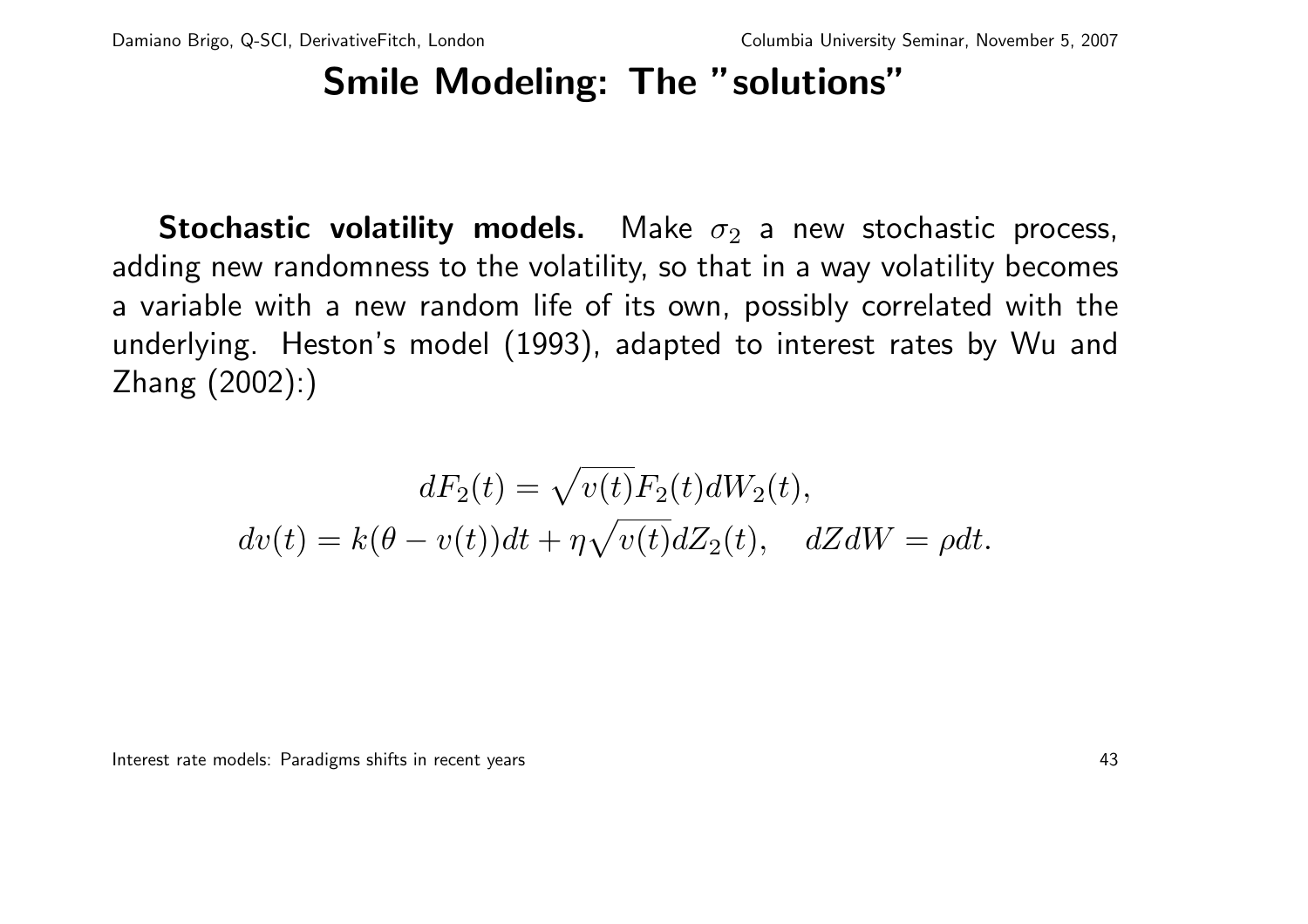## Smile Modeling: The "solutions"

A different, more simplistic and popular stochastic volatility model is the so-called SABR (2002):

> $dF_2(t) = b(t) (F_2(t))^{\beta} dW_2(t),$  $db(t) = \nu b(t) dZ_2(t), b_0 = \alpha, dZdW = \rho dt$

with  $0 < \beta \leq 1$ ,  $\nu$  and  $\alpha$  positive. Analytical approximations provide formulas in closed form. When applied to swaptions, this model has been used to quote and interpolate implied volatilities in the swaption market across strikes.

Finally, uncertain volatility models where  $\sigma_2$  takes at random one among some given values are possible, and lead to models similar to the mixture diffusions in the local volatility case.

Interest rate models: Paradigms shifts in recent years and the state of the state of the state of the 44